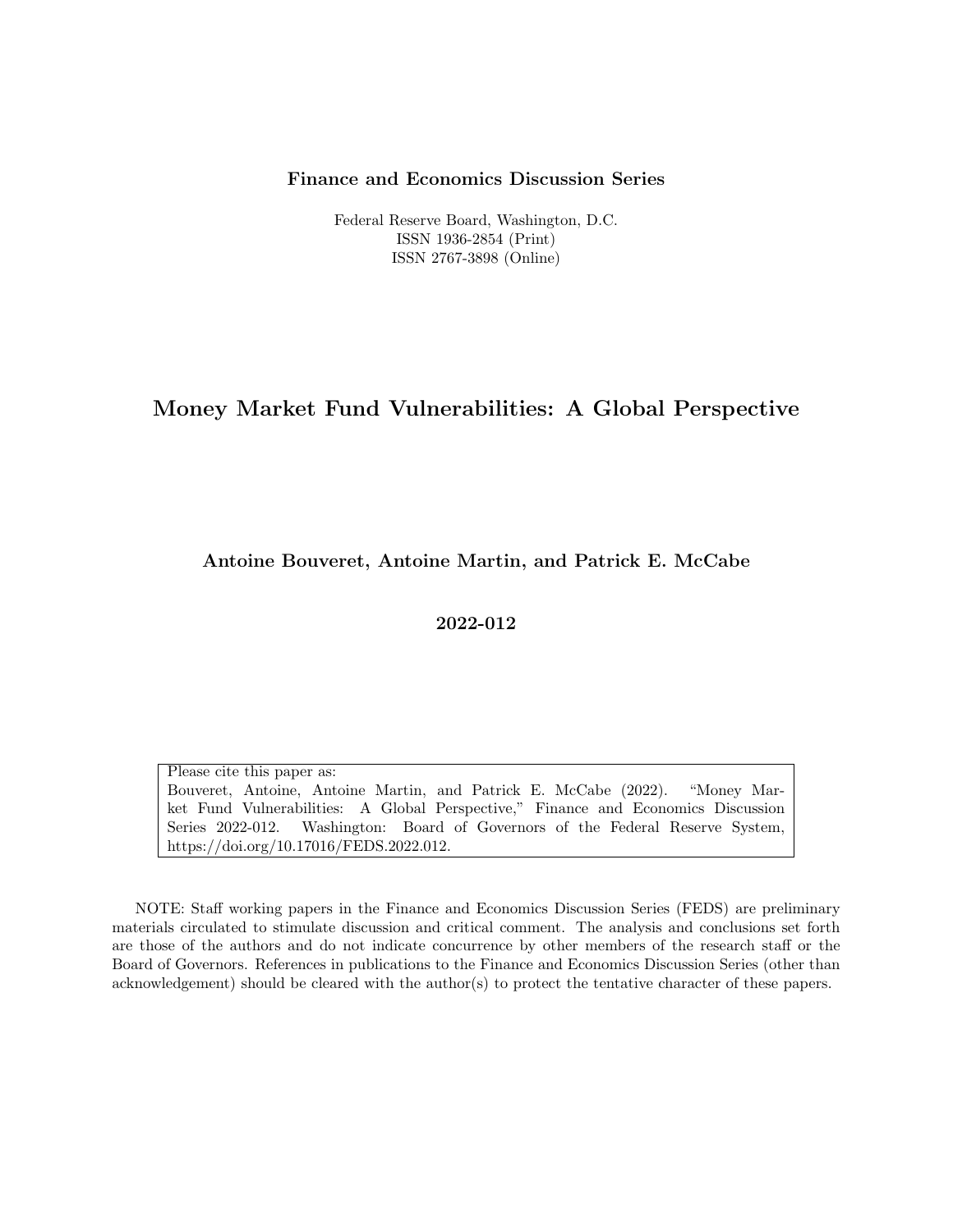# **Money Market Fund Vulnerabilities: A Global Perspective**

Antoine Bouveret (ESMA), Antoine Martin (FRBNY), and Patrick E. McCabe (FRB)<sup>1</sup>

#### *8 March 2022*

**Abstract:** Money market funds (MMFs) are popular around the world, with over \$9 trillion in assets under management globally. From their origins in the 1970s, MMFs have operated in a niche between the capital markets and the banking system, as investment funds that offer private money-like assets with features similar to those of bank deposits. Hence, they are vulnerable to runs that arise from liquidity transformation and from sudden changes in investor perceptions of the funds' ability to serve as money‐like assets. Since 2000, MMF runs have occurred in many countries and under many regulatory regimes. The global pattern of runs and crises shows that MMF vulnerabilities are not unique to a particular set of governing arrangements, and that mitigating these vulnerabilities requires fundamental reforms that either place MMFs more clearly within the investment‐fund sector or establish protections for MMFs similar to those for deposits.

**Keywords:** Money market funds, liquidity transformation, runs, nonbank financial institutions, short‐ term funding markets, information‐insensitive assets, financial stability.

**\* \* \* \* \***

Money market funds (MMFs) are mutual funds – that is, open-end collective investment funds – that invest primarily in short-term instruments and aim to maintain stable, or near-stable, share prices. MMFs were first created in the United States and then in France to offer investors money market rates of interest when bank deposit rates were constrained by regulatory caps. From their origins, MMFs operated in the niche between the capital markets and the banking system, as investment funds that offered private money‐like assets with features similar to those of bank deposits. Even the earliest funds in the United States were designed to blend investment and deposit features, such as share prices rounded to \$1.00 and check‐writing privileges, and rounded share prices were adopted in some other countries. MMFs today are popular around the world, with over \$9 trillion in assets under management (AUM) as of mid-2021, about 13 percent of global mutual fund assets. $2$ 

However, MMFs are also vulnerable to disruptive waves of redemptions and runs. MMFs, like other investment funds, are not eligible for the protections provided to modern bank deposits, including public backstops such as deposit guarantee schemes and routine central bank liquidity support. Hence, the money‐like features of MMFs have made them vulnerable – just as bank deposits historically were – to runs that arise from liquidity transformation and from sudden changes in investor perceptions of the

 $1$  This paper represents the views of the authors and does not necessarily reflect the views of the European Securities and Markets Authority (ESMA), the Federal Reserve Bank of New York (FRBNY), the Board of Governors of the Federal Reserve (FRB), or their staffs. The authors would like to thank Kenechukwu Anadu, Burcu Duygan‐ Bump, Refet Gürkaynak, Satoshi Izumihara, Marius de Jongh, Helen Keil‐Losch, Martina Kelly, Steffen Kern, Akber Khan, Lei Li, Robert Plaze, Gary Richardson, Will Riordan, Andreas Schrimpf, and Jonathan Wright for assistance, helpful conversations, suggestions, and analysis.

<sup>&</sup>lt;sup>2</sup> Sources: The International Investment Funds Association (IIFA) and SEC Form N-MFP filings (for U.S. MMFs). See FSB (2021) for a discussion of the roles of MMFs for investors and borrowers in the short-term funding markets around the world.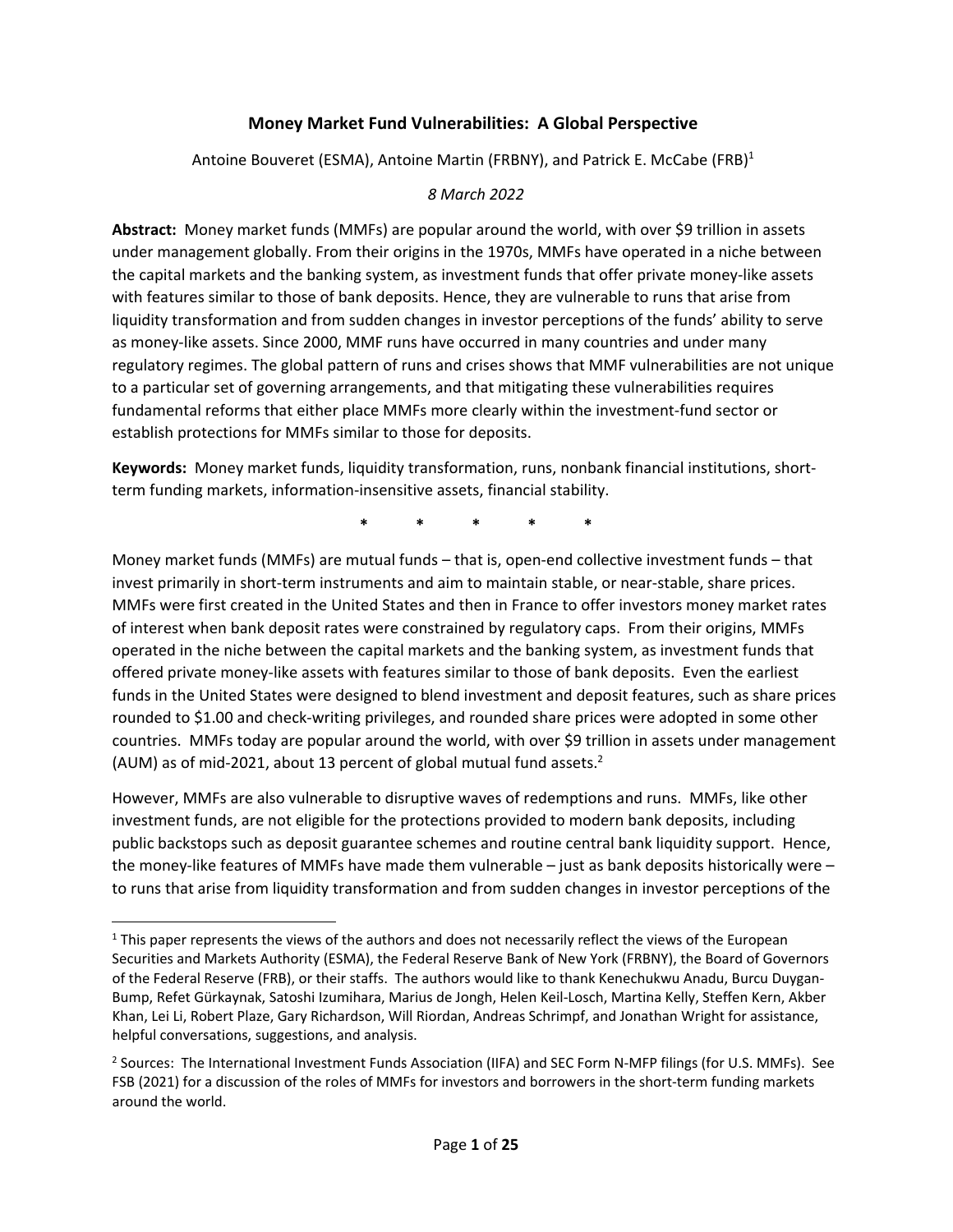funds' moneyness. Rapid growth of the MMF industry, increasing use of MMFs by institutional investors for cash management, larger footprints in the short-term funding markets that contribute to contagion risk, and cross‐border investing have heightened vulnerabilities.

Since 2000, MMF runs and other crises have occurred in many countries and under many regulatory regimes, with early strains mostly due to poor management of credit or interest-rate risks but more recent runs arising from liquidity transformation. For the most part, the crises have occurred among MMFs that invest in private‐debt instruments, such as U.S. prime funds that hold commercial paper and bank obligations.<sup>3</sup> After these crises, authorities have often modified MMF rules to prevent recurrence of the problems just observed and with the intention of mitigating broader vulnerabilities. The severe repercussions of runs on MMFs during the global financial crisis and at the onset of the COVID‐19 pandemic, and the need for central bank interventions, as well as taxpayer support in some instances, have led to calls for significant additional reforms to limit the risk MMFs pose to financial stability. The global pattern of runs and crises shows that MMF vulnerabilities are not unique to a particular set of governing arrangements, and that mitigating these vulnerabilities requires structural reforms that either place MMFs more clearly within the investment‐fund sector or establish protections for MMFs similar to those for deposits.

Although this paper focuses on MMFs, other nonbank financial institutions use liquidity transformation to offer money‐like features to investors and hence may be vulnerable to runs. Examples include private liquidity funds and bank‐sponsored short‐term investment funds (STIFs) in the United States and the rapidly growing worldwide stablecoin sector.

**1. MMF origins.** MMFs were first introduced in the United States and then in France to offer investors money market rates of interest when bank deposit rates were capped by regulation. As such, from their origins, MMFs straddled the functions of bank deposits and investment funds.

**United States, 1972.** MMFs were invented in the United States and first approved by the U.S. Securities and Exchange Commission (SEC) in September 1972. The first MMFs were intended to give investors with modest wealth – including small businesses – access to money market yields, as bank interest rates were capped at the time by Federal Reserve Regulation Q, and Treasury bills (which were a popular means of earning market rates) were subject to \$10,000 minimum investments.<sup>4</sup> From the beginning, U.S. MMFs were designed to mimic deposit features, with many funds maintaining stable share prices (that is, net asset values per share, or NAVs) fixed at \$1 or \$100. By 1974, Fidelity was offering check‐ writing privileges for its MMFs (Nocera, 1994).<sup>5</sup>

By straddling the functions of bank deposits and investment funds, MMFs gained popularity but also stirred controversy. Assets in MMFs grew from \$1.7 billion in 1974 to \$220 billion in 1982 – that is, from 5 percent to 74 percent of all U.S. mutual fund assets (Chart 1). The banking industry saw MMFs, which were already 10 percent of the size of bank deposits by 1982, as an end-run around bank regulations and a competitive threat. Banks mounted campaigns at the federal and state levels to reign in MMFs

<sup>&</sup>lt;sup>3</sup> Such funds are "non-public-debt" funds in Europe. In contrast, "government" MMFs in the United States and "public‐debt" funds in Europe primarily invest in sovereign debt securities and repo backed by them.

<sup>4</sup> "Treasury Puts Minimum on Bills," *New York Times,* 26 February 1970, p. 68.

<sup>5</sup> See also: "Overnight Mutual Funds for Surplus Assets," *New York Times,* 7 January 1973, p. 5.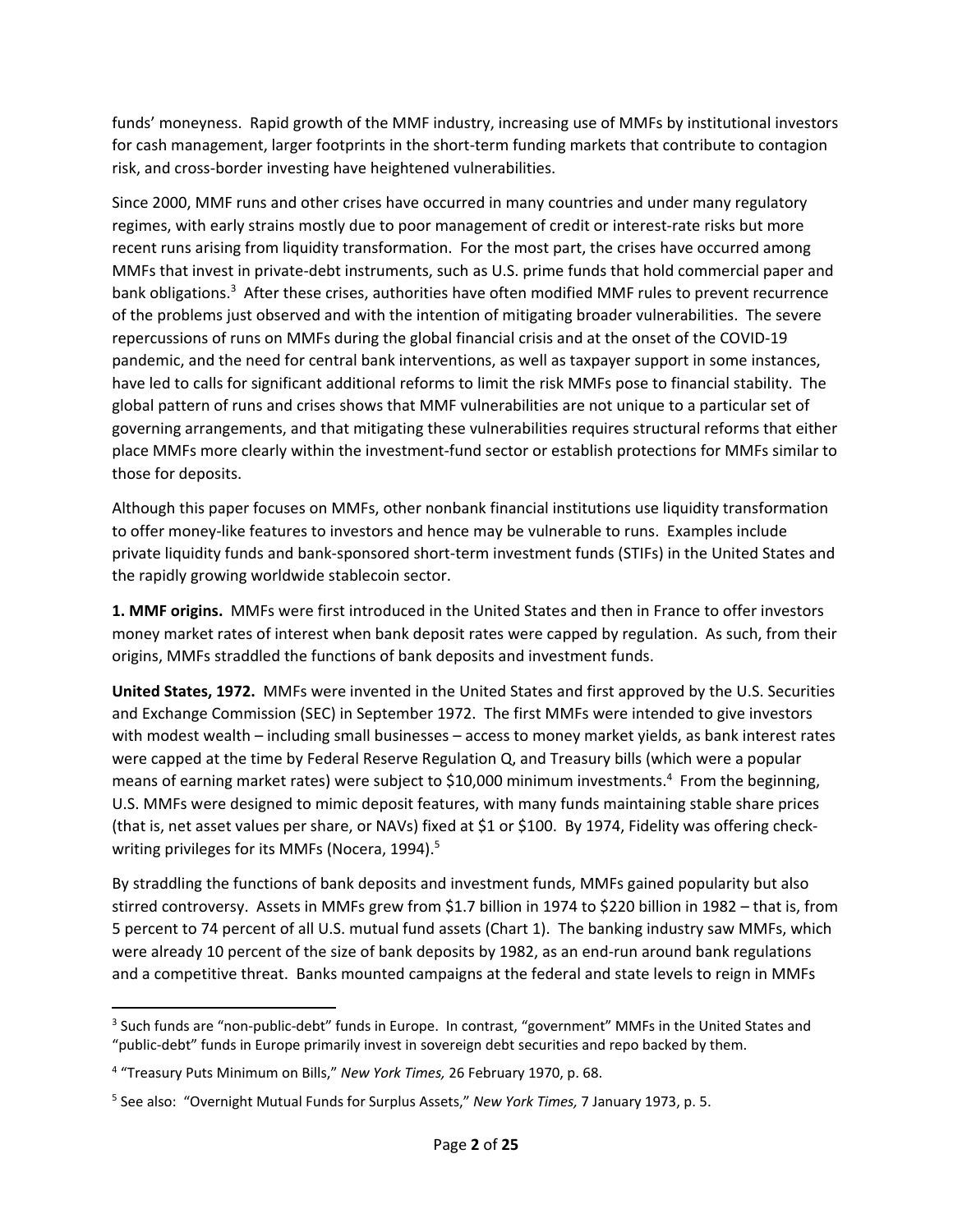and liberalize deposit-rate policy. Only the latter was successful: Bank deposit-rate ceilings were effectively eliminated in 1986.<sup>6</sup> Thus, MMFs survived and had a key role in giving middle-class investors access to competitive short‐term interest rates (Nocera, 1994; Gilbert, 1986).



Notes. Data are annual. Total deposits is checkable deposits (excluding those issued by the Federal Reserve) plus time and savings deposits. Sources: Investment Company Institute; SEC (1975); Federal Reserve Board, Financial Accounts of the United States.

Meanwhile, within three years of approving the first MMFs, the SEC was already expressing concerns about practices that foreshadowed the vulnerabilities of MMFs. The SEC in 1975 and 1977 noted "deficiencies" in MMFs' use of amortized (historical) cost for valuing portfolio assets and stated that use of amortized cost – which to this day helps MMFs in many countries maintain stable NAVs – might advantage redeeming investors over others:<sup>7</sup>

The Commission is concerned that the use of the amortized cost method… may result in overvaluation or undervaluation of the portfolios of [MMFs]… [so that] investors purchasing or redeeming shares could pay or receive more or less than the actual value of their proportionate shares of the funds' current net assets. The effect of such sales or redemptions may therefore result in inappropriate dilution of the assets and returns of existing shareholders (SEC, 1977).

If market values for a fund's portfolio assets drop, amortized cost overvalues them, and redeeming investors can receive more than the value of the assets backing their shares. Hence, within five years of

 $6$  Until its repeal in 2011 under the Dodd-Frank Act, Regulation Q continued to require that no interest be paid on demand deposits, but other deposit‐rate ceilings ended in 1986. See: https://www.federalreserve.gov/newsevents/pressreleases/bcreg20110714a.htm.

 $7$  Amortized cost is a valuation method that is typically used for short-term discount instruments. It sets the value at the instrument's initial (historical) cost plus any interest that has accrued since acquisition, where interest is assumed to accrue at a constant rate, rather than at current market rates. Because this method results in stable valuations for portfolio assets, it facilitates MMFs' maintenance of stable share prices.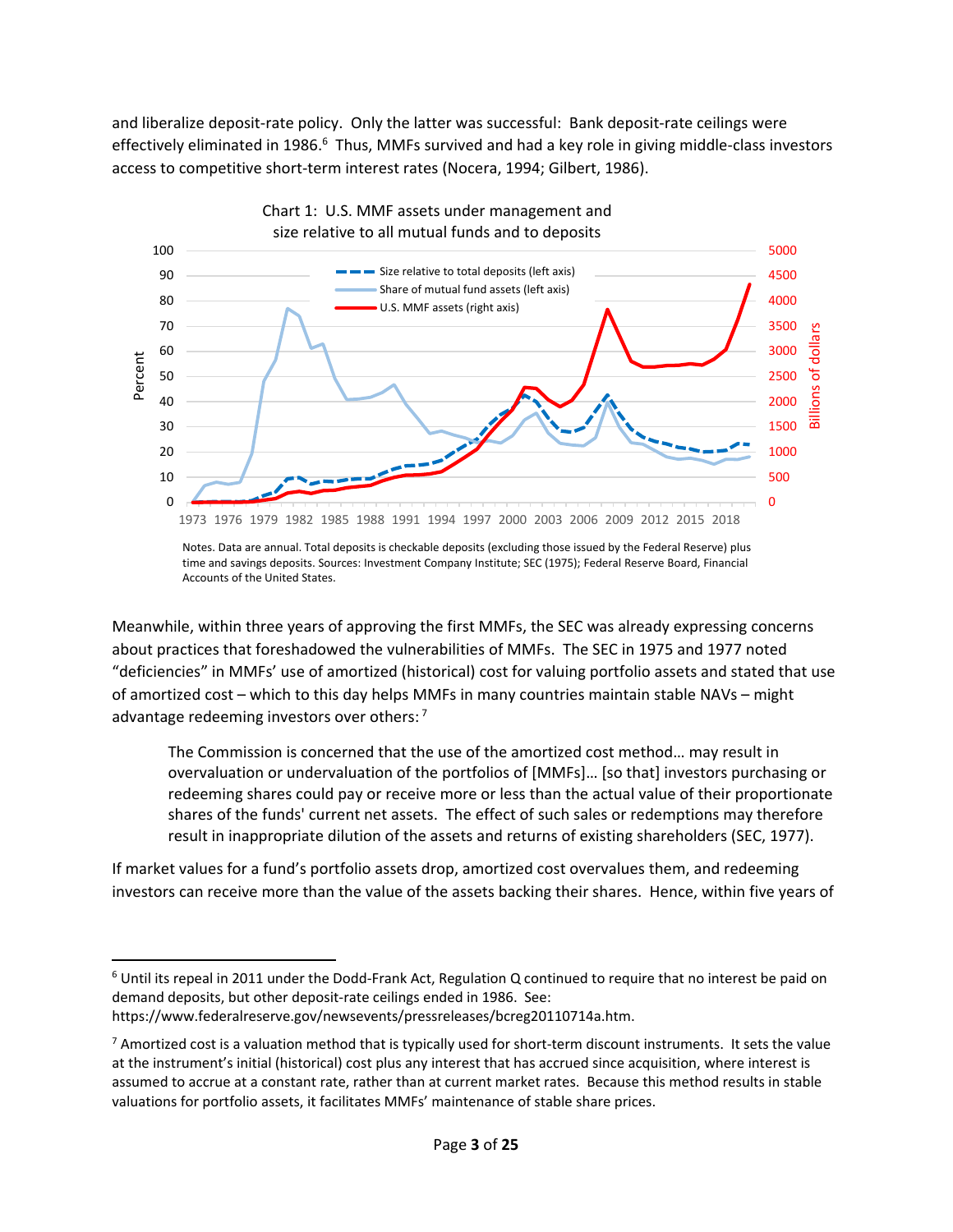MMFs' creation, it was clear to regulators that MMF practices could create a first‐mover advantage for redeeming investors.

In addition, the SEC recognized early that some MMF portfolio assets, such as commercial paper, do not have substantial secondary markets:

"Market quotations are not readily available for many money market instruments in these funds' portfolios because they are generally held to maturity, thereby eliminating a meaningful secondary market" (SEC, 1975).

More than four decades later, these instruments are still illiquid (FSB, 2021). As such, MMFs perform liquidity transformation: The shares they offer to investors, which by U.S. law must be redeemable daily, are more liquid than some of their underlying assets. As discussed below, this contributes to MMFs' vulnerability to runs.

Based on these considerations, the SEC in 1977 stated that amortized cost would be inappropriate "under all but very limited circumstances" (SEC, 1977). Nonetheless, after many MMFs sought to use amortized cost, the SEC changed direction. In 1983, it adopted Rule 2a‐7, which allowed funds to use amortized cost and NAV rounding to maintain stable share prices if they adhered to certain restrictions, including holding only short-term assets that present "minimal credit risks" and limiting portfolio average maturity to no more than 120 days (SEC, 1983). Over the next decade, the U.S. MMF industry tripled in size to more than \$500 billion in assets under management. Today, the U.S. MMF sector is still the world's largest, with AUM of over \$5 trillion.<sup>8</sup>

**France, 1981.** The first European MMFs were created in France for regulatory arbitrage purposes similar to those that spurred development of the U.S. industry. In 1981, a large share of French term deposits became subject to an interest rate cap, as the government sought to reduce bank funding costs.<sup>9</sup> To avoid losing clientele, banks bypassed the rate caps by setting up MMFs through their asset management affiliates to offer money market yields to investors. Initially, MMFs invested mostly in short-term government debt, but deregulation in the mid-1980s and the opening of French capital markets allowed MMFs to invest more in private short‐term debt instruments, such as commercial paper (CP) and certificates of deposit (CDs). Demand for MMFs expanded due to favorable changes to the tax code in 1989 (Icard and Drumetz, 1994) and the introduction in the early 1990s of new types of "dynamic" MMFs with higher credit risk and longer portfolio maturities. $^{10}$  By 1993, total assets of French MMFs had reached almost €240 billion (Chart 2) and accounted for more than 60 percent of the French open‐end investment (mutual) fund industry (Leclair, 2009).

Unlike their U.S. counterparts, French MMFs all had variable net asset values (VNAVs, or "floating" NAVs), as so-called "constant" NAVs (CNAVs) – equivalent to the stable NAVs that prevailed in the United States – were prohibited. French MMFs were permitted to use amortized cost to value assets

<sup>8</sup> As of September 30, 2021. Source: SEC Form N‐MFP filings.

<sup>9</sup> On 4 September 1981, rates on term deposits with maturities of less than 6 months and balances below 500,000 francs were capped at 6 percent (compared to money market rates of 15 percent).

<sup>&</sup>lt;sup>10</sup> MMFs were given the ability to accumulate coupons, rather than distribute them to MMF investors, so investors' earnings became subject to capital gains taxes, rather than (higher) income taxes.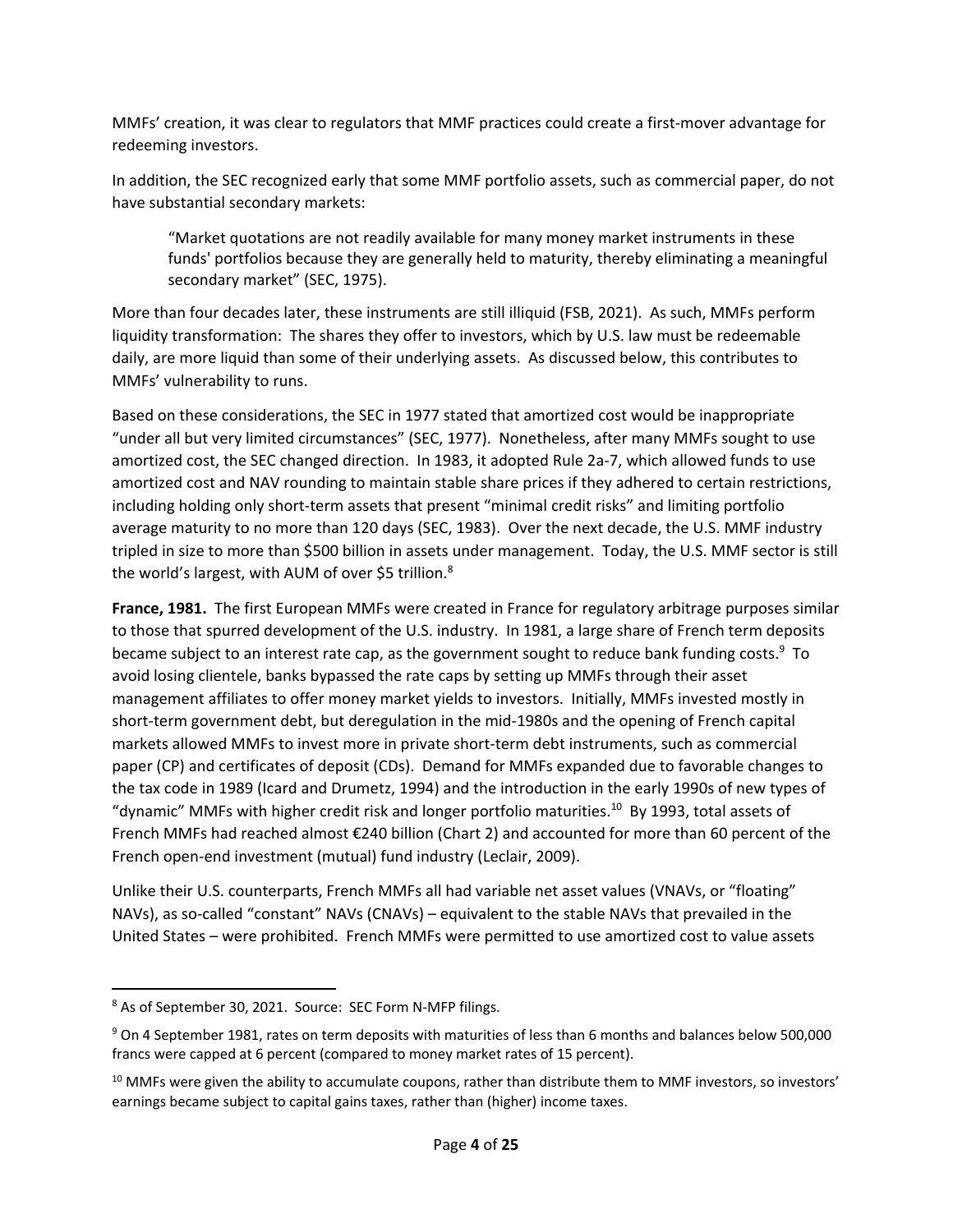with less than three months to maturity in part because of very limited secondary market activity for these assets and hence the lack of adequate market data to value them.<sup>11</sup>



**Luxembourg and Ireland, late 1980s‐early 1990s.** In addition to France, Ireland and Luxembourg have become major domiciles for European MMFs (Chart 3). MMFs have remained relatively small in most other European countries, where they are mainly targeted at retail investors.

Luxembourg has long been a hub for European mutual funds, and MMFs first appeared there in the late 1980s. Early MMFs in Luxembourg were VNAV funds patterned on French MMFs but with tax advantages that allowed them to invest economically in a broader range of (non‐French) assets. Tax advantages also encouraged investment by residents of other European countries, such as Germany and Spain (Baklanova and Tanega, 2018). In addition, Luxembourg developed a U.S. dollar (USD) MMF sector with CNAV funds mainly targeted at non-resident institutional investors, who were mostly outside of Europe (Ansidei et al., 2012).

Ireland's first MMFs were a CNAV USD government fund and a USD prime fund opened in 1991 and 1993, respectively, by Federated, a U.S. asset management firm.<sup>12</sup> Moreover, many of the Irishdomiciled management companies that offered additional Irish MMFs belonged to U.S. asset management groups. Like most other European mutual funds, Irish MMFs complied with European UCITS rules.<sup>13</sup> At the same time, they largely adhered to U.S. MMF rules and guidelines from credit

<sup>&</sup>lt;sup>11</sup> CNAVs were prohibited in France before the entry into force in July 2018 of the European Money Market Fund Regulation (MMFR), which allows for CNAV funds. As of end‐2020, no French MMFs offered stable NAVs.

<sup>&</sup>lt;sup>12</sup> USD government funds primarily invest in U.S. government securities and repo backed by those securities. See Central Bank of Ireland UCITS Register.

<sup>&</sup>lt;sup>13</sup> The Undertakings for the Collective Investment in Transferable Securities (UCITS) Directive provides the regulatory framework for mutual funds in the EU.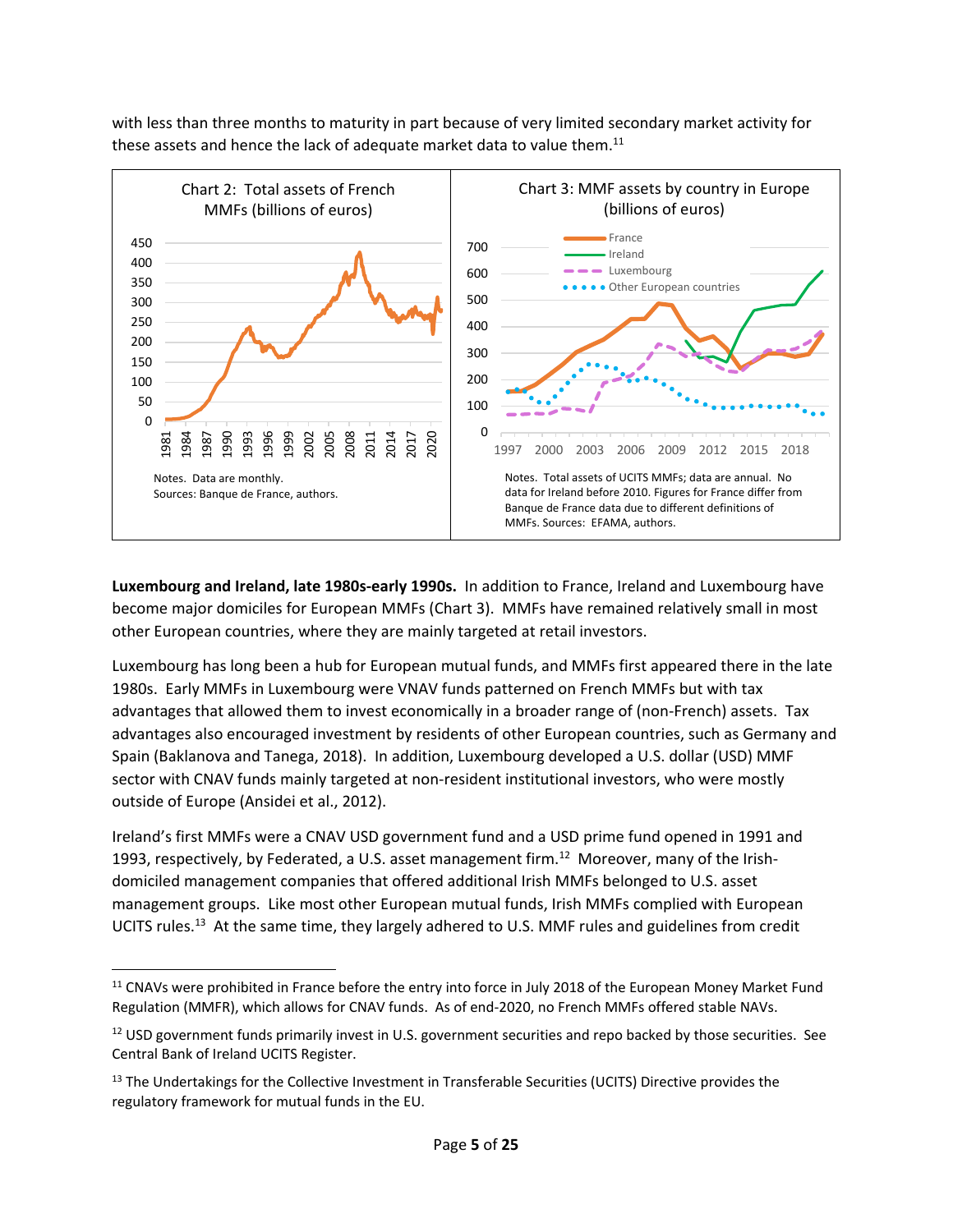rating agencies (CRAs), as there was no European regulatory framework specifically for MMFs before 2018 and the funds were offered largely to non‐resident institutional investors, who were familiar with U.S. rules and credit ratings. Hence, an AAA money market fund rating from a CRA was initially seen as a prerequisite for authorization of an Irish MMF. Up to this day, almost all Irish MMFs offer a stable NAV (ESRB, 2021). $14$ 

Most MMFs in Ireland have been issued in foreign currencies (mainly USD and sterling), reflecting their foreign investor bases. Luxembourg MMFs are denominated in a mix of USD, euros, and sterling (ESRB, 2021).

**Japan, 1992.** Money management funds (JMMFs) were introduced in Japan in 1992 and marketed as a safe but higher-yielding alternative to bank deposits. JMMFs maintained stable ¥10,000 NAVs, even though these funds had virtually no safeguards like those that limited risk in U.S. or European funds (IMF, 2002; Kunishima, Shino, and Imakubo, 2016). Within two years of their introduction, JMMFs had ¥12 trillion in AUM and accounted for more than a quarter of the Japanese mutual fund sector (Chart 4), but, as discussed below, a run on these funds beginning in late 2001 nearly wiped them out.<sup>15</sup> A second, safer type of money fund, the money reserve fund (MRF), which first became available in 1997, did have credit quality restrictions. MRFs were used in customer securities trading accounts at broker‐dealers for settlement purposes and as a place to temporarily invest cash (Fukumitsu, 2002; FSB, 2021).



<sup>&</sup>lt;sup>14</sup> Blackrock (2012) states that investors gravitated towards CNAVs because only those funds received top MMF ratings from CRAs and such ratings were required by investors in the absence of MMF regulation or guidelines. In 2010, The Committee of European Securities Regulators (the predecessor to ESMA) published Guidelines on MMFs (CESR, 2010).

<sup>&</sup>lt;sup>15</sup> The JMMF sector disappeared entirely in 2017, about a year after the Bank of Japan's introduction of a negative interest rate on reserves, which made the JMMF business model unviable. Japanese MRFs survived, in part because the Bank of Japan exempted MRF balances held by trust banks from negative rates (Bank of Japan, 2016; FSB, 2021).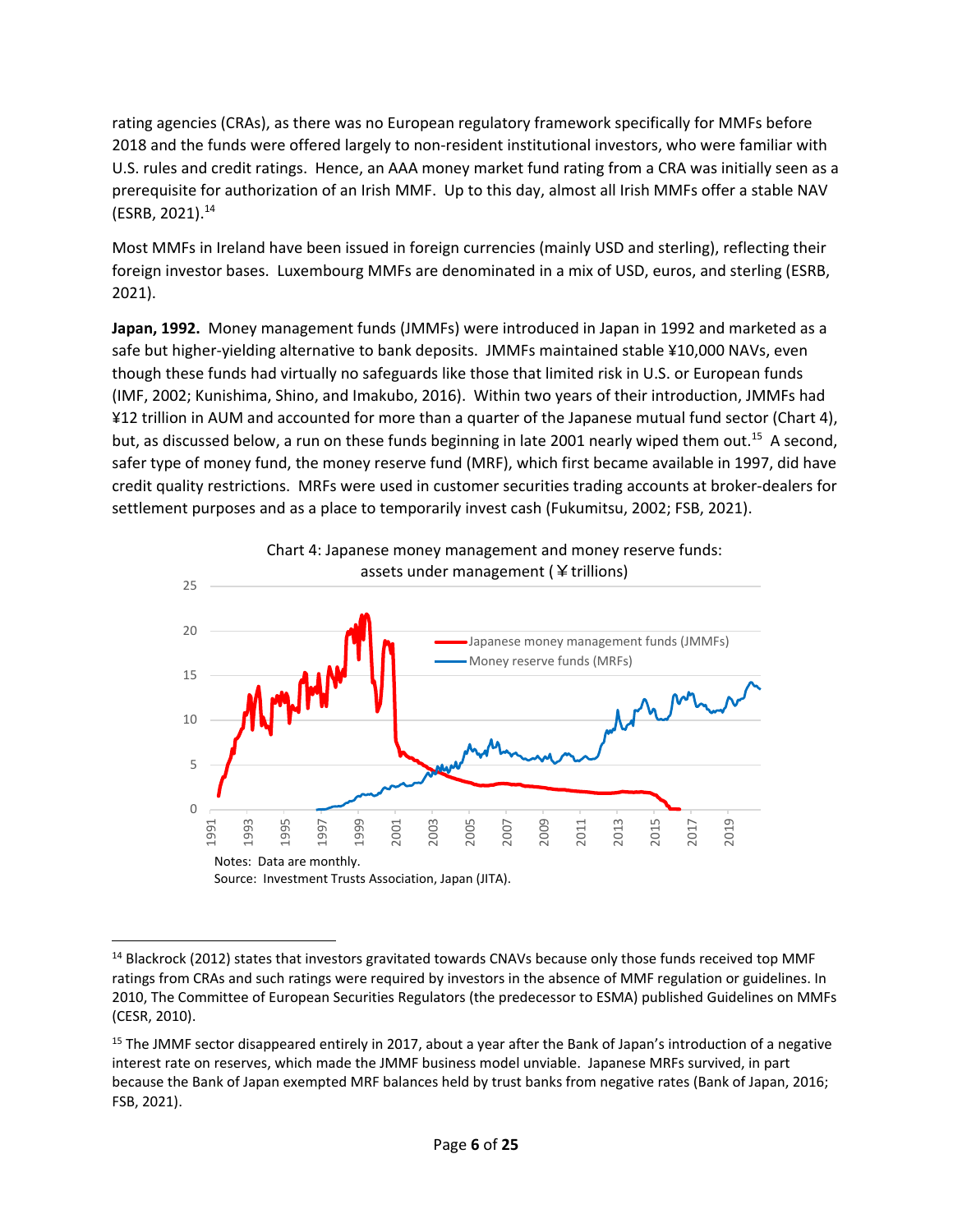**South Africa, 1995.** MMFs were introduced in South Africa in 1995 by insurance companies targeting retail customers. Later, MMFs were also offered by banks and asset management firms, and clientele expanded to institutional investors, who constituted 70 percent of MMF investors by 2015 (IOSCO, 2015; FSB, 2021). South African MMFs mostly maintain CNAVs.

**China, 2003.** MMFs were first introduced in China in 2003. As was the case in the United States and France, MMF growth in China was driven, particularly after 2010, by below-market caps on bank deposit rates and an easing of portfolio restrictions for MMFs in 2011 (McLoughlin and Meredith, 2017). The introduction of T+0 settlement in 2012 further enhanced the deposit‐like features of Chinese MMFs (Barclays, 2014). Chinese MMFs also compete with Wealth Management Products (WMPs), which are riskier and less liquid but offer higher rates. Hence, new regulatory constraints on WMPs in 2013 and 2014 also contributed to the growth of MMFs (IOSCO, 2015), resulting in MMFs accounting for about half of the Chinese mutual fund industry. Growth in recent years has been propelled by linkages between MMFs and major e-commerce platforms, such as Alibaba, Baidu, and Tencent (IOSCO, 2015). The Chinese MMF sector is now the second largest in the world, with \$1.4 trillion in AUM as of mid‐ 2021.16

Chinese MMFs mostly maintain stable NAVs, with sponsor support expected when the MMF portfolio experiences small losses (IMF, 2017), and are held by a mix of retail and institutional investors. Unlike their counterparts in the United States and Europe, MMFs in China regularly employ leverage, largely by using repo financing (FitchRatings, 2016; McLoughlin and Meredith, 2017).

**2. MMF vulnerabilities and their significance.** The vulnerabilities of MMFs have been extensively described and documented, both in academic research and in official publications. Academic research was largely silent on MMF risks until the Global Financial Crisis (McCabe, 2010), but the run on MMFs in 2008 prompted a wave of studies of factors that contributed to redemptions (see, for example, Baba, McCauley, and Ramaswamy, 2009; McCabe, 2010; Kacperczyk and Schnabl, 2013; Schmidt, Timmermann, and Wermers, 2016). Additional research has focused on the factors behind heavy redemptions from U.S. MMFs during the 2011 European debt crisis (Chernenko and Sunderam, 2014) and amidst the runs on MMFs at the outset of the COVID‐19 pandemic (Li, Li, Macchiavelli, and Zhou, 2021; Cipriani and La Spada, 2020). Other papers focused more specifically on vulnerabilities and policy proposals to address them (for example, McCabe, Cipriani, Holscher, and Martin, 2013; Hanson, Scharfstein, and Sunderam, 2015).

Government authorities and international organizations have also weighed in with a focus primarily on developing and analyzing proposals for reforms that might mitigate MMF vulnerabilities. These include official publications in the wake of the 2008 crisis (PWG, 2010; FSOC, 2012; SEC, 2013; EC, 2012; IOSCO, 2012) as well as after the March 2020 money market stress (PWG, 2020; ESMA, 2021, 2022; FSB, 2021; ESRB, 2021, 2022; SEC, 2021). For example, the FSB's 2021 report on "Policy Proposals to Enhance Money Market Fund Resilience" lists two types of vulnerabilities for MMFs: They are susceptible to sudden and disruptive redemptions, and they can face challenges in selling assets to meet heavy redemptions. The report also notes that the susceptibility to redemptions arises because the funds perform liquidity transformation, they are used for cash management, and they are exposed to credit risk.

<sup>16</sup> Source: IIFA.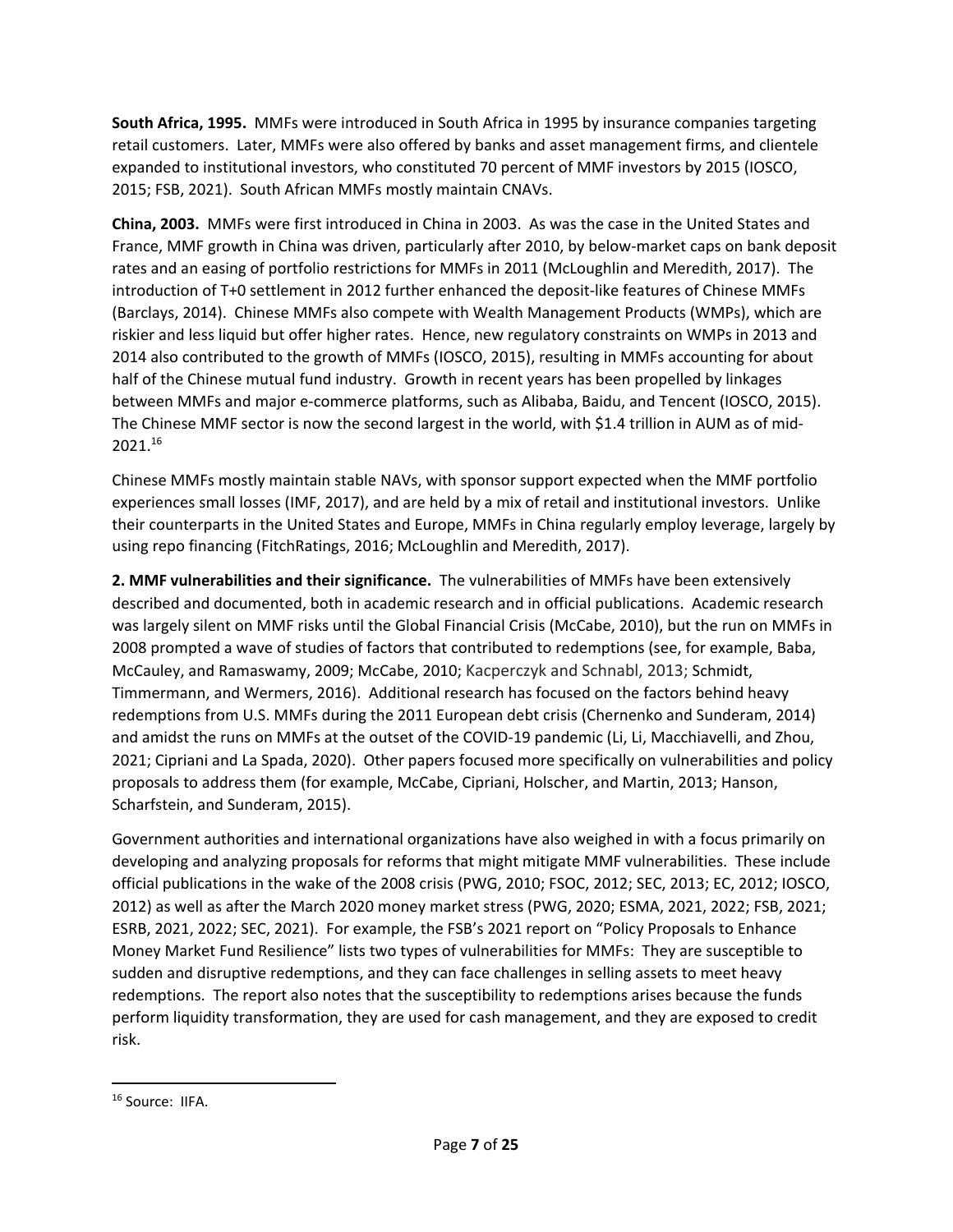Here, we argue that MMF vulnerabilities have two fundamental sources: They perform liquidity transformation, and they serve as private money-like assets that can – like other such assets – suddenly lose their "moneyness." Both can contribute to sudden redemptions, and together they make MMFs vulnerable to runs.

**2.1. Liquidity transformation.** Diamond and Dybvig (1983) provides a theoretical basis for understanding how runs can arise from liquidity transformation – that is, the transformation of illiquid assets into liquid liabilities. The role of liquidity transformation in contributing to redemption risks for investment funds has been analyzed both theoretically and empirically for non‐MMF mutual funds (for example, Chen, Goldstein, and Jiang, 2010; Feroli, Kashyap, Schoenholtz, and Shin, 2014; Goldstein, Jiang, and Ng, 2017; Zeng, 2017).

For MMFs, liquidity transformation may be particularly stark. As the SEC observed in 1975 and the FSB reiterated in 2021, many money market instruments, particularly private short-term debt securities like CP and negotiable CDs, have little or no secondary markets (SEC, 1975, 1977; Bouveret and Danieli, 2021; FSB, 2021). Investors in these instruments typically hold them to maturity, so potential intermediaries have little incentive to make markets. As such, liquidity rules for MMFs are based on the maturities of these instruments, not on the funds' ability to sell them in secondary markets. That is, MMFs in many jurisdictions around the world are required to hold buffers of liquid assets; to qualify, private debt securities typically must *mature* within five business days.

Hence, liquidity transformation can motivate investors to redeem MMF shares faster amid market stress than they would sell money market assets if they held them directly, for two reasons. First, when market liquidity costs rise, liquidity in MMF shares is underpriced, as MMFs typically offer investors unrestricted redemptions without any explicit cost for liquidity. Second, if an MMF's portfolio contains only a limited share of liquid assets (as is the case for prime funds in the United States and non‐public‐ debt funds elsewhere), investors who redeem early in stress can enjoy a first-mover advantage. Indeed, U.S. prime MMFs that suffered heavy redemptions in 2008 sold their safest and most liquid holdings first, leaving the investors who did not redeem with riskier, less-liquid assets (Strahan and Başak, 2015).

Because MMF investors have incentives to redeem shares when liquidity is scarce, MMFs are likely to be forced to dispose of assets faster than other investors amid crises. Below, we show that, during the COVID‐19 crisis, MMFs in the United States and Europe disposed of greater proportions of CP and CDs than other investors.

**2.2. Private money‐like assets.** From their beginnings in the United States, MMFs have sought to replicate features of bank deposits, such as maintaining a stable share price and offering check‐writing services. The success of this model has established MMF shares as private money-like assets (see, for example, Gorton, Lewellen, and Metrick, 2012; Gorton, 2017). Like other private money-like assets, MMF shares normally benefit from a no-questions-asked (NQA) property that facilitates their use for cash management by investors who needn't question their value (Holmstrom, 2015).

However, many MMFs hold assets with credit and other risks, and the importance of moneyness for the MMF business model is seen in the actions of MMF sponsors in some jurisdictions when those risks threaten the moneyness of MMF shares. For example, in the United States, MMF sponsors have stepped in to absorb MMF losses *over 200 times* since the 1980s (Moody's, 2010; Brady, Anadu, and Cooper, 2012; McCabe, 2015). In contrast, U.S. MMF shareholders (who nominally and legally bear the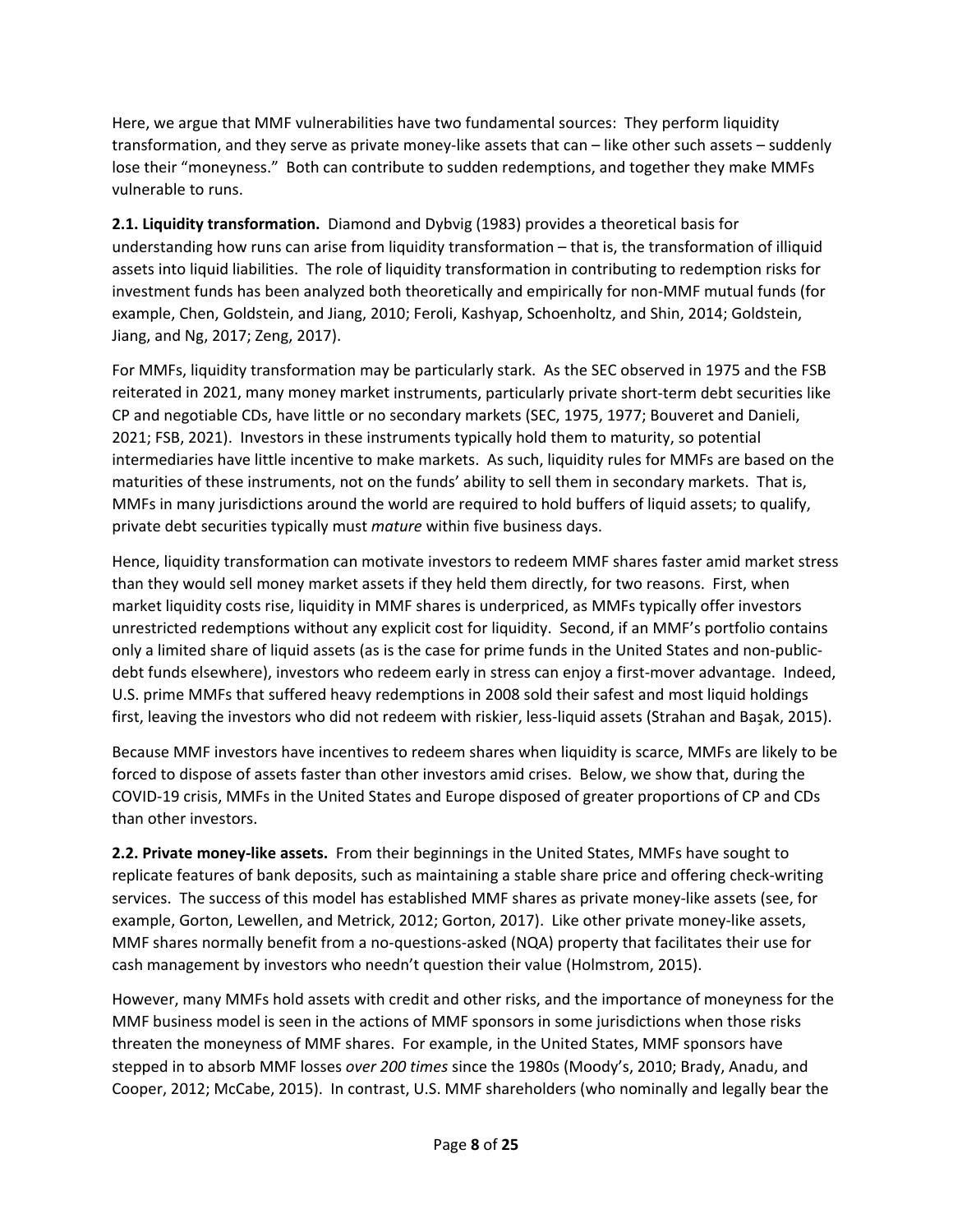market risks of MMF shares) have only suffered losses *twice –* once each in 1994 and 2008. Evidently, sponsors, who rarely support other types of investment funds, understand the importance of preserving the NQA nature of MMF shares.

Moneyness is fragile. On the rare occasion when questions *are* asked about MMFs – for example, when portfolio credit risks become salient – investors rush to redeem (Gorton, 2017). Liquidity transformation and the resulting first-mover advantage for redeeming investors may increase incentives to redeem when MMFs lose their moneyness, but they are not essential: Investors who use MMFs as money will redeem when the shares no longer serve that function. And in jurisdictions where sponsor support is important in preserving moneyness for MMF shares, concerns about sponsors' ability to provide support may hasten the loss of moneyness and worsen a run (McCabe, 2010).

**2.3. Other factors that contribute to vulnerabilities.** The combination of liquidity transformation and MMFs' role as private money‐like assets makes them vulnerable to redemptions and runs. Other characteristics can exacerbate this vulnerability, including MMFs' use by institutional investors for cash management, similarities in their regulation and portfolio holdings that give rise to contagion risks, and threshold effects that may motivate investors to engage in preemptive runs.

**2.3.1. Institutional investors.** Institutional investors use MMFs more than other investment funds. For example, in the United States, nonfinancial businesses owned 18 percent of MMF shares at the end of 2020 but only 1.9 percent of mutual fund shares.<sup>17</sup> For institutional investors, the diversified exposure to money market instruments represented by MMF shares may be *safer* than bank deposits, which – because of limits on deposit insurance coverage – represent unsecured exposure to a single institution. Hence, the removal of deposit-rate caps in some countries (such as in the United States in 1986 and in France in 1987) eroded the advantages of MMFs over deposits for retail investors, but for institutional investors, MMFs continued to offer safety advantages. As such, the share of institutional investors grew substantially in the 1990s and 2000s in the United States and France (see Charts 5 and 6). In other jurisdictions, such as Ireland and Luxembourg, MMF investors have always been predominantly institutional. As of year‐end 2020, institutional investors owned around 90 percent of the aggregate net asset value of EU MMFs.<sup>18</sup> Services such as intraday redemptions and T+0 settlement contribute to the appeal of MMF shares for cash management for institutional investors (FSB, 2021; Casavecchia, Ge, Li, and Tiwari, 2020).

The treatment of MMF shares as cash equivalents for accounting purposes has also contributed to their use by institutional investors. Authorities in some jurisdictions have encouraged cash‐equivalent treatment. For example, in 2000, the SEC clarified that MMF shares could be considered cash equivalents (SEC, 2000), and the Commission reaffirmed this position for floating NAV funds when it adopted its 2014 MMF reforms (SEC, 2014). In 2011, the French AMF argued that some types of MMFs

<sup>&</sup>lt;sup>17</sup> Source: Financial Accounts of the United States.

 $18$  EU MMFs are mainly held by financial institutions, which own 60 percent of the funds' aggregate net asset value. Within the financial sector, "other financial institutions," which include investment funds, hold 40 percent of the aggregate, followed by insurance and pension funds (10 percent), and banks (9 percent). Nonfinancial firms hold 19 percent and government and households together only about 5 percent. See ESMA (2022) for details.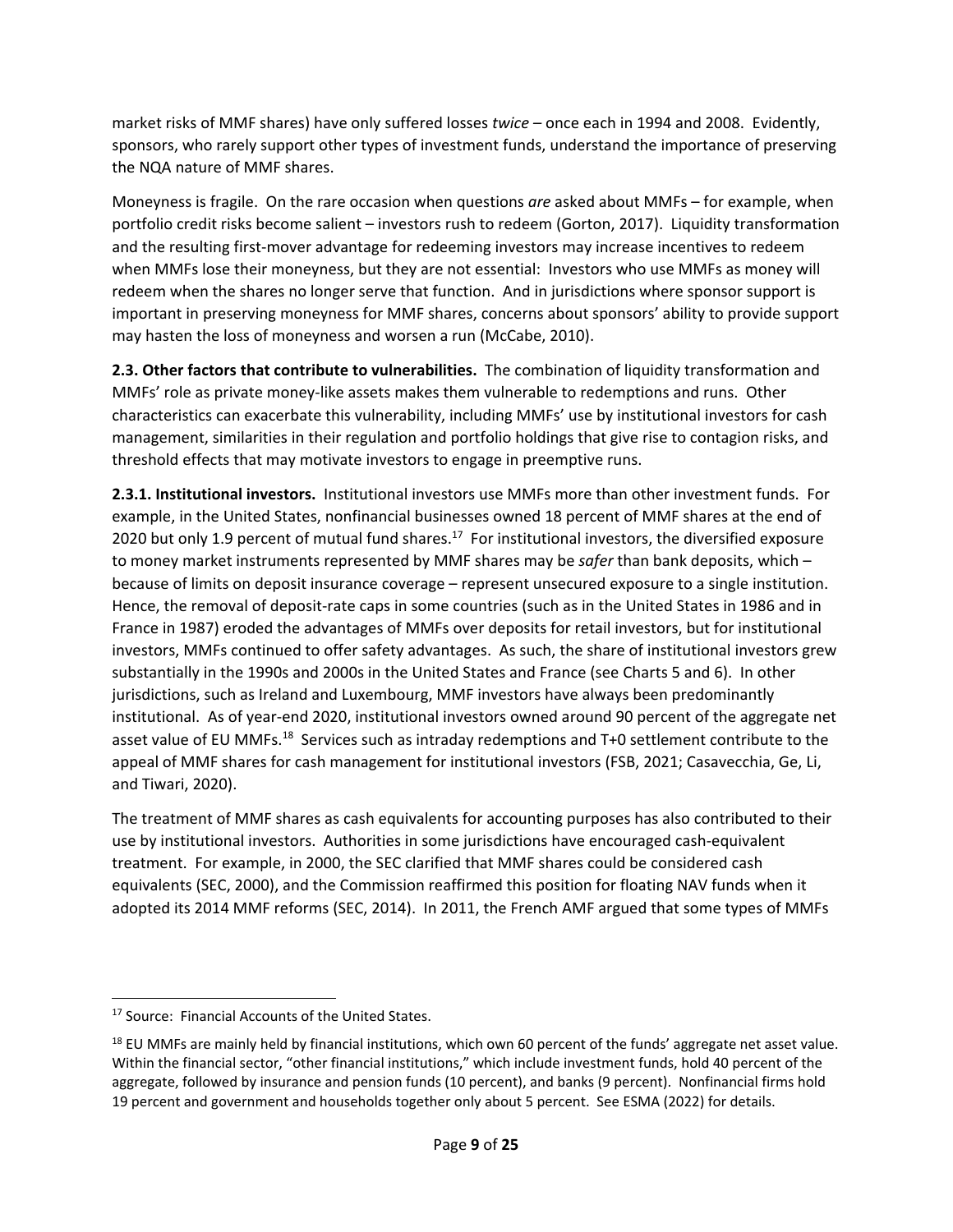were presumed to be cash‐equivalent (AMF, 2011), and it restated this position in 2018 in light of the new European MMF Regulation (MMFR) (AMF, 2018).<sup>19</sup>



Large and institutional depositors put greater strain on MMFs' liquidity transformation, as their cash needs are greater and they appear to be quicker than retail investors to reassess moneyness and redeem when MMF risks become salient. Historically, such investors, as depositors, also created greater run risk for banks: Amid the Depression in the United States, interbank and large depositors withdrew far greater proportions of their accounts than other types of depositors, especially those with small accounts (Krost, 1938; Breithut and Krost 1939). In the 1980s, institutional investors in MMFs – not retail investors – exploited discrepancies between the funds' stable MMF share prices and their market value (Lyon, 1984).

In the crises we discuss below, institutional investors consistently redeemed faster from MMFs than retail investors. Indeed, the greater riskiness of institutional investors led the SEC in 2014 to introduce more stringent reform measures for institutional funds than for retail funds.<sup>20</sup> In addition, the composition of institutional investors in MMFs is likely important, as the more sophisticated and larger

 $19$  According to the AMF, shares in VNAVs are presumed to be cash equivalents as long as the MMF shares are used as a short-term cash management vehicle rather than as an investment. However, the presumption of negligible risk of change in the value of these shares – the basis for considering them to be cash equivalents – can be refuted based on market conditions, notably in periods of stress (AMF, 2018).

<sup>&</sup>lt;sup>20</sup> In its 2014 MMF reform package, the SEC required that non-government funds offered to institutional investors have floating NAVs, while retail-only funds could continue to offer stable, rounded \$1 share prices.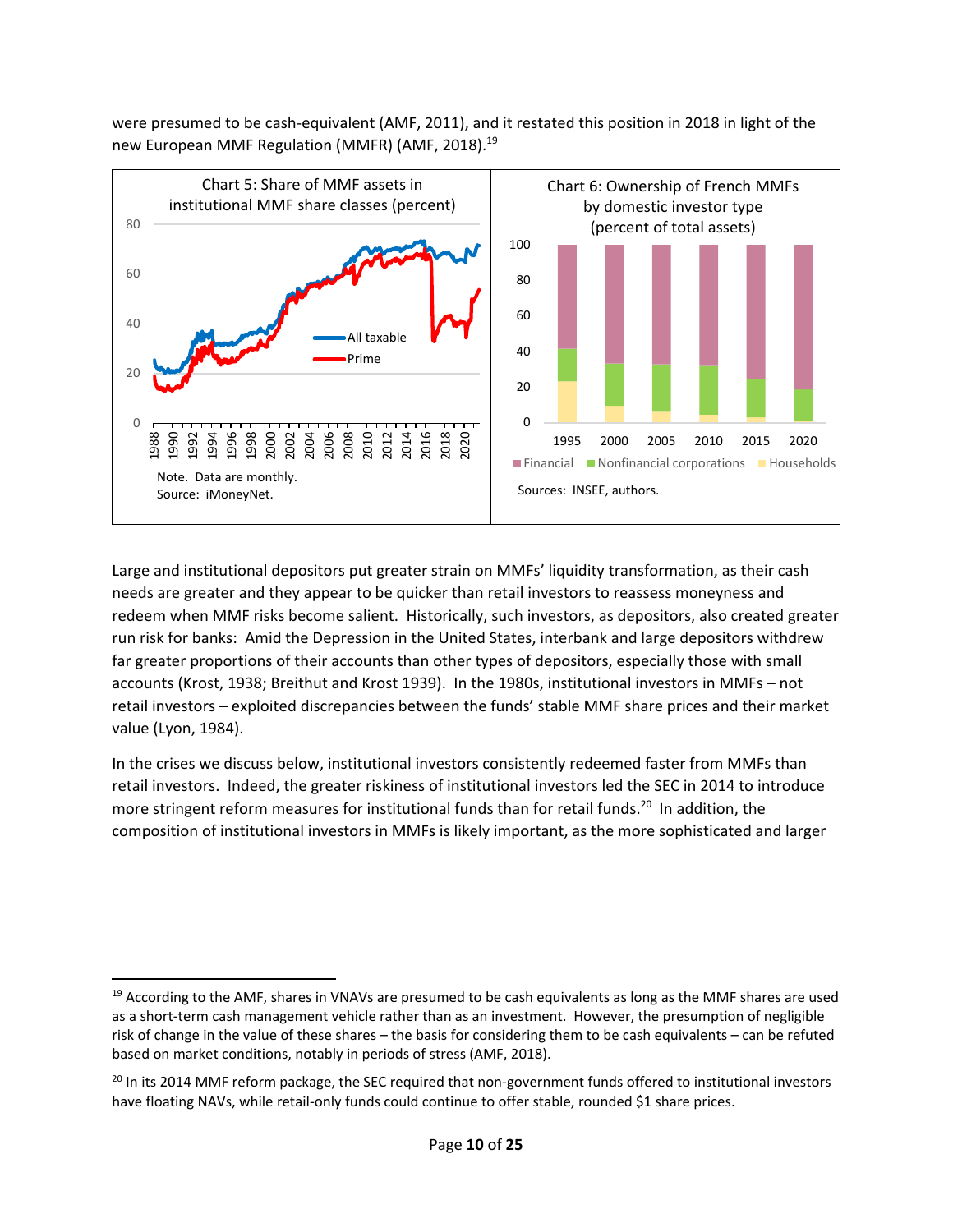institutional investors appear to have been the quickest to redeem in the crises of 2008 and 2020 (McCabe, 2010; Avalos and Xia, 2021). $^{21}$ 

**2.3.2. Contagion risks.** Vulnerabilities in MMFs are exacerbated by contagion risks that stem from the similarities of their portfolios. MMF regulations (and CRA guidelines) constrain the funds to invest only in the obligations of governments and firms in the highest tiers of investment‐grade credit quality. Since there are relatively few firms with such ratings that also issue short-term instruments, MMFs tend to hold obligations of the same issuers, and the funds' portfolios have a high degree of similarity. Georg et al. (2020) and Bouveret and Danieli (2021) show that U.S. prime and European private‐debt MMFs, respectively, have very similar exposures. In addition, the footprint of MMFs in the markets for the debt instruments they hold (mainly financial CP and negotiable CDs) tend to be substantial. U.S. and European USD MMFs hold between 30 and 40 percent of U.S. financial CP and negotiable CDs, and European MMFs hold between 50 and 70 percent of euro‐denominated financial CP and negotiable CDs (FSB, 2021). High portfolio overlap and large market footprints – combined with the very limited capacity of short-term funding markets to absorb secondary-market sales – imply that when MMFs are subject to a common liquidity shock they are likely to face acute challenges in disposing of their assets to meet redemptions (Baes, Bouveret, and Schaanning, 2021).

**2.3.3. Threshold effects.** Some MMF rules can cause abrupt (discontinuous) changes in the expected payoffs for redeeming investors when certain thresholds are reached. As such, thresholds may motivate investors to redeem preemptively, before a threshold is crossed (Cipriani, Martin, McCabe, and Parigi, 2014). Three important examples of threshold effects are the link between weekly liquid asset (WLA) thresholds and potential imposition of redemption fees and gates, NAV rounding, and the closure and liquidation of distressed MMFs.

# *Link between WLA thresholds and redemptions fees and gates*

MMF rules in the United States and Europe set minimum WLA requirements for certain MMFs. For example, U.S. MMFs and CNAV and low-volatility NAV (LVNAV) European MMFs must hold at least 30 percent of their assets in WLA. If WLA falls below 30 percent, these funds may impose redemption fees or gates on investors.<sup>22</sup> In March 2020, many MMFs facing heavy outflows raised cash by depleting their liquid assets, and as WLA buffers approached the regulatory threshold, investors accelerated redemptions (Li, Li, Macchiavelli, and Zhou, 2021; Cipriani and La Spada, 2020; Dunne and Giuliana, 2021).

# *NAV rounding*

NAV rounding and NAV "collars" also create thresholds that can motivate pre‐emptive runs. U.S. MMFs that maintain stable NAVs typically round their share prices to the nearest cent. This creates a discontinuity when the market value of the shares drops more than 50 basis points; if the value dips below \$0.995, the NAV can no longer be rounded up to \$1.00 and drops suddenly. Hence, investors

 $21$  Information about the composition of institutional investors is generally not publicly available, so researchers have used fund-level proxies, such as low MMF fees (for sophistication) and high minimum investment requirements (for investor size).

 $22$  For European MMFs, an additional requirement for imposing fees or gates is that the fund has experienced outflows of 10 percent of AUM on a single working day.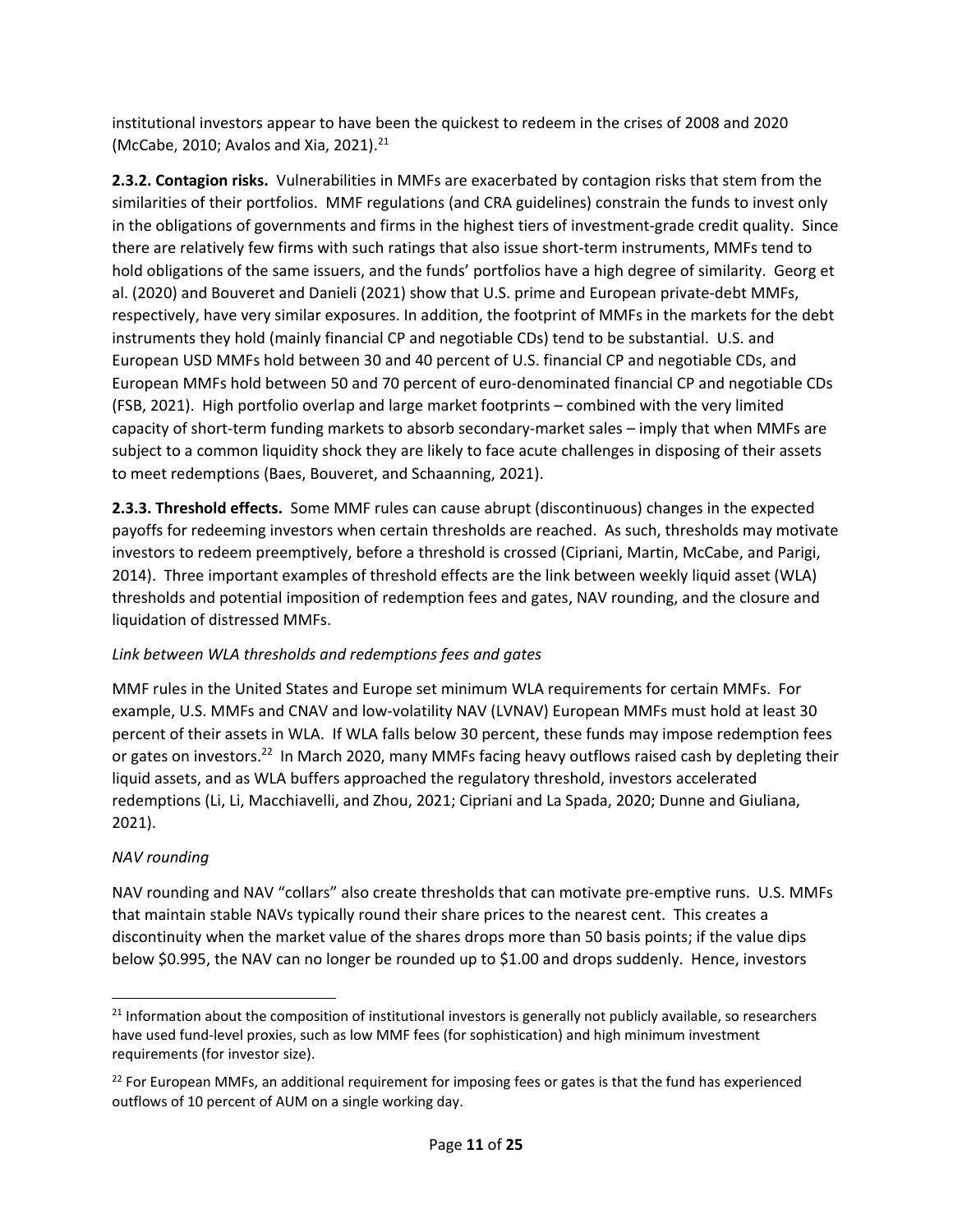have a strong incentive to redeem if the market value per share of the fund is approaching the threshold. Moreover, in such a scenario, redemptions at the \$1.00 NAV reduce the value of remaining shares and create a first‐mover advantage for those who redeem quickly.

NAV collars used by European LVNAV MMFs create similar threshold effects, although rounding for these funds is limited to 20 basis points. For example, for a LVNAV fund that usually maintains a  $\epsilon$ 1.00 NAV, if the market value per share of the fund's portfolio drops below €0.998, the fund must transact using a floating NAV.

#### *MMF liquidation*

Even without WLA thresholds and NAV rounding, MMFs – like other mutual funds – have an inherent threshold associated with the possibility that a fund may suspend redemptions or enter liquidation.<sup>23</sup> For example, as discussed below, investors who requested redemptions in September 2008 from one fund that closed and liquidated had to wait *several years* to receive their full claims on the fund.

**2.4. MMFs vulnerabilities threaten financial stability.** MMFs are key intermediaries in the systemically important short-term funding markets, where stress can have an immediate disruptive effect on financial stability. In part, this reflects the moneyness of many of the private instruments that trade in these markets, which – like MMFs – can be vulnerable to sudden changes in investor perceptions of safety. In addition, money markets are characterized by greater "urgency" than other markets (Holmstrom, 2015). For example, 17 percent of the private securities and 88 percent of the repo held by U.S. prime MMFs mature *overnight*, and the failure to roll over overnight debt can quickly lead to crises.<sup>24</sup> Their role in the short-term funding markets distinguishes MMFs from other investment funds that operate in the less fragile bond and equity markets.

MMFs are also pivotal in the financial system because MMFs globally (including prime funds in the United States) mostly invest in the obligations of financial institutions, notably banks. In the United States, 80 percent of the private financing provided by prime funds is debt and repo financing for banks; in the EU, banks account for close to 70 percent of all MMF exposures; and in Japan, South Africa, and China, MMFs also primarily hold claims on banks (ESRB, 2021; FSB, 2021; IOSCO, 2014).25

In addition, much of MMFs' financing for banks is done across borders, which creates cross‐border vulnerabilities. Globally, non‐U.S. banks, which generally do not have access to insured U.S. deposits, must rely on wholesale funding markets for USD short-term funding, and MMFs are an important source of that funding. As such, of the financing extended by U.S. prime MMFs to banks, 84 percent went to non‐U.S. banks. In addition, about 60 percent of the aggregate assets of MMFs in Ireland and Luxembourg are various forms of financing for banks from other countries (FSB, 2021).

Hence, MMFs can be a channel for rapid transmission of stress across borders – in both directions. For example, runs on MMFs in the United States have caused rapid losses of funding for banks in Europe, and problems in the European banking sector have caused investors in the United States to question the

<sup>&</sup>lt;sup>23</sup> It is also worth noting that investment funds without either WLA thresholds or NAV rounding, such as ultrashort bond funds in the U.S and some European VNAV MMFs, also experienced sharp outflows in March 2020.

<sup>&</sup>lt;sup>24</sup> Data as of 30 September 2021. Source: SEC Form N-MFP filings.

 $^{25}$  Data as of 31 December 2020 for U.S. prime funds. Source: SEC Form N-MFP filings.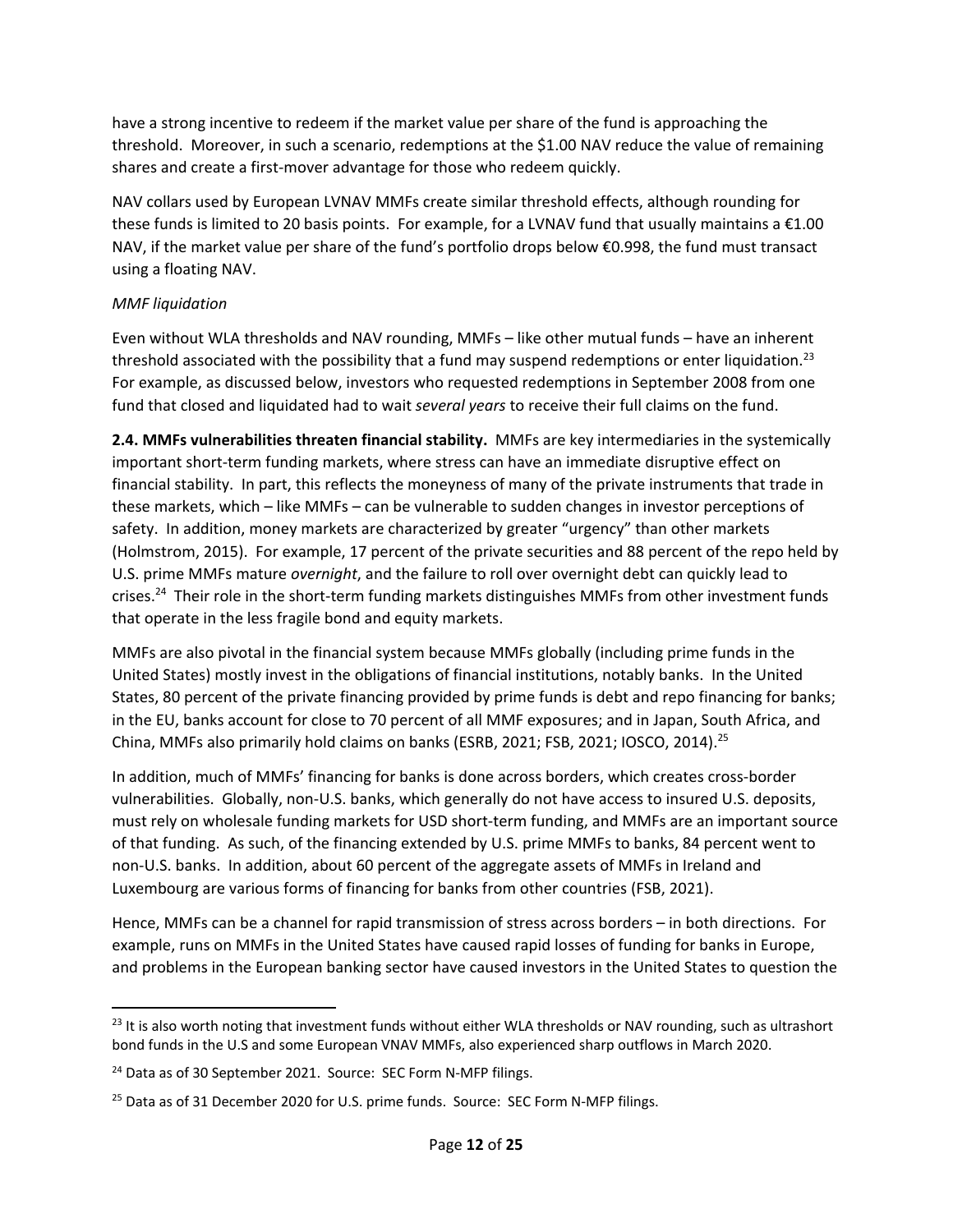moneyness of prime MMFs. Indeed, MMF crises transmitted stress across borders in 2008, 2011, and 2020, as we note in section 3.

**3. MMF crises.** Crises have arisen in MMFs around the world, particularly since 2000. Although each crisis event has reflected the particular characteristics of a jurisdiction's MMFs and how they were regulated at the time, some common themes emerge. Investors and even regulators in many cases appear to have been surprised that MMFs were not as safe and money-like as they had been perceived. Investors often respond by running from MMFs even though losses – if any – are typically small relative to losses that can occur in other types of investment funds. Institutional investors are especially fast to run, and investors who redeem early are typically at an advantage relative to others. The range of events also shows that MMF crises are not unique to a particular jurisdiction or regulatory regime, and that runs still occur even after authorities have introduced new restrictions to respond to past crises.

Early examples of strains in MMFs often involved exposures to assets with credit and interest rate risks, including some that are no longer considered appropriate for MMFs to hold. Some of these episodes nonetheless highlight that even small losses – or the threat of losses – can cause sudden loss of moneyness in MMFs and disproportionate reactions by investors.

**United States, 1980s‐2003.** Between 1989 and 2003, sponsors stepped in voluntarily more than 140 times to support MMFs that held defaulted debt or other assets that had lost value. For example, in 1989 and 1990, several MMF sponsors purchased defaulted CP from their funds at par (SEC, 1990; Moody's, 2006; ICI, 2009). Meanwhile, shareholders over these years suffered losses only in *one* instance, in 1994, when the Community Bankers' U.S. Government Money Market Fund, a MMF sold primarily to small community banks seeking to earn a spread over the federal funds rate, "broke the buck" – that is, its share price fell below \$1.00 (two other funds using similar strategies received sponsor support and avoided losses).<sup>26</sup>

During this period, the SEC responded to each wave of distress and sponsor support with new rules or other actions designed to limit risks that had just become apparent. For example, amendments to rule 2a‐7 were adopted in 1991 in the wake of the 1989‐1990 CP defaults to tighten diversification requirements and again in 1996 after losses stemming from the Orange County bankruptcy led to sponsor support for several dozen MMFs (ICI, 2009).

**Japan, 2001.** As Enron collapsed in late 2001, five JMMFs that held Enron's Euroyen bonds suffered losses that caused them to "break the buck" – that is, their share prices dropped below their normal ¥10,000 NAVs. One fund fell to ¥9,319 (Fukumitsu, 2002). Investors responded by redeeming shares en masse, and JMMF assets shrunk by 58 percent from October to December and continued falling thereafter (Chart 4).

While the JMMF holdings of Enron reflected the particularly lax rules for these money funds, this episode illustrates broader vulnerabilities and patterns. The crisis demonstrated a first-mover advantage for those who redeemed quickly, and institutional investors were among those who got out fastest. Enron obligations in the Sumisei MMF climbed from 2.2 percent of the assets at the end of October to 5.3 percent near the end of November, as the fund met heavy redemptions by selling other assets. The *Economist* observed in January 2002, "Slow to sniff trouble at Enron, retail investors

<sup>26</sup> See Leslie Eaton, "New Caution about Money Market Funds," *New York Times,* 29 September 1994, D‐1.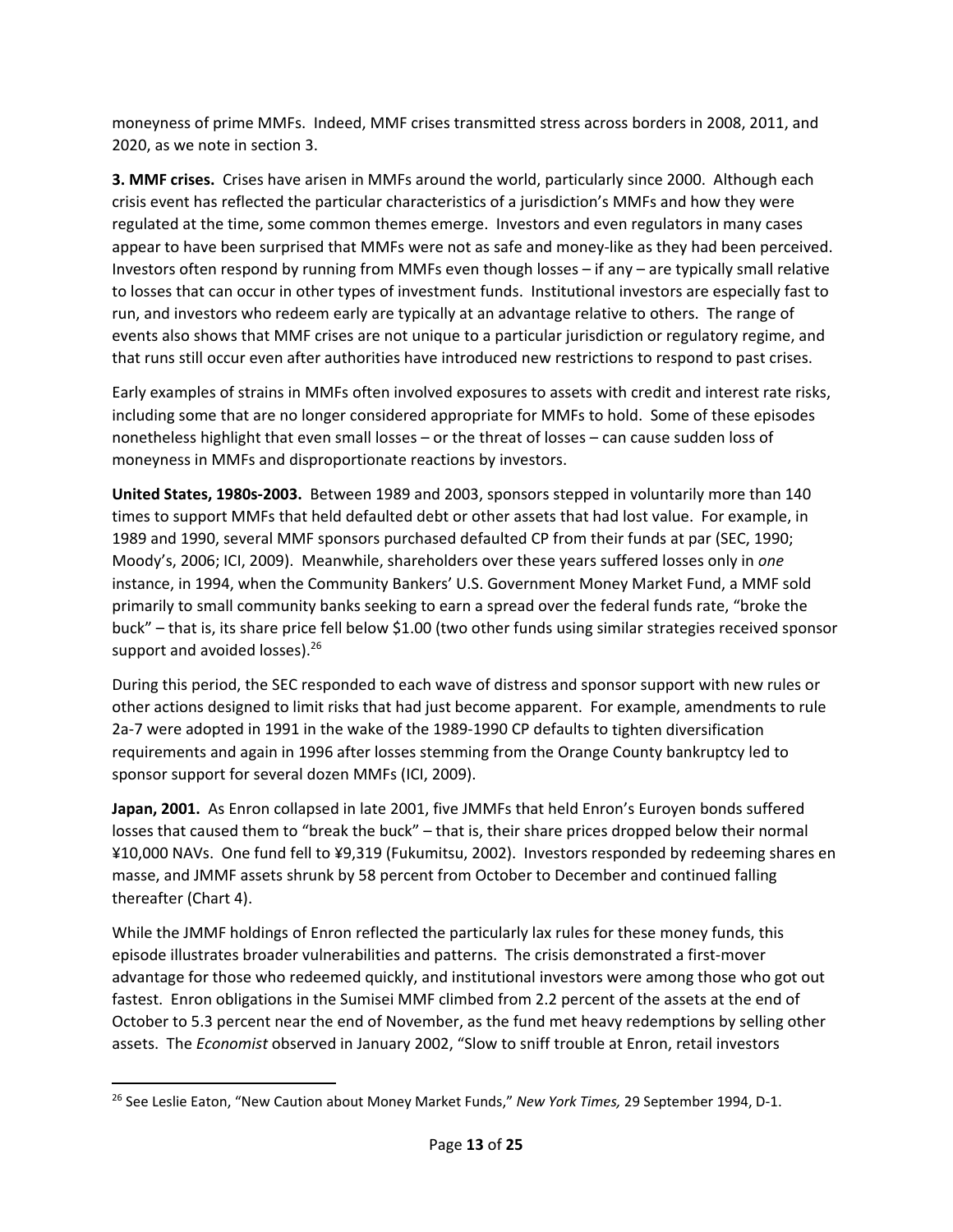suffered when fund managers sold liquid assets to finance withdrawals from better‐informed institutional investors, leaving individuals stuck with mostly illiquid paper."<sup>27</sup>

Second, this MMF crisis resulted in central bank intervention. The Bank of Japan expanded its liquidity provision, in part to mitigate broader effects of the JMMF redemptions on financial markets (IMF, 2002; Chorafas, 2004).

Third, as has often been the case after MMF crises, new rules were introduced to address the risks that had become apparent. The Investment Trusts Association of Japan put in place a variety of new rules in January 2002, including credit‐quality requirements and a 180‐day limit on portfolio weighted average maturity.

**European Union, 2007‐2008.** In the summer of 2007, "enhanced" and "dynamic" MMFs in France, Luxembourg, and Germany suffered mark‐to‐market losses and difficulty valuing certain portfolio assets, including asset-backed subprime mortgage securities.<sup>28</sup> Some asset managers intervened to support their funds, while others suspended redemptions and imposed losses on investors. For example, following significant losses on subprime mortgages, Luxembourg‐based AXA Investment Management offered to purchase all shares in two of its enhanced MMFs at the prevailing NAV (Bengtsson, 2013), and French asset manager ODDO suspended redemptions in its enhanced MMFs, liquidated the funds, and protected retail investors from losses. BNP suspended redemptions in three MMFs and eventually reopened them with haircuts of between 1 and 2 percent of NAV. Some German asset managers suspended redemptions for their enhanced MMFs, as well.

In the second half of 2007 and early 2008, some MMF sponsors provided support to their MMFs either by purchasing assets directly from the fund's portfolios or by guaranteeing the value of the MMF shares to investors. At the crisis intensified, sponsor support increased. At least 26 MMFs received support between August 2007 and the end of 2009 (Moody's, 2010). Support actions resulted in large losses for asset managers and their parent banking groups, leading to contagion from MMFs to the banking system (Bengtsson, 2013; McCabe, 2010).

**United States, 2007‐2008.** In the aftermath of the 2007 crisis in the market for asset‐backed CP (ABCP), SEC records indicate that 44 MMFs received support due to holdings of distressed ABCP. Despite news of substantial MMF exposure to these securities, MMF investors did not run from the funds during the ABCP crisis, as sponsor support – even though it was discretionary – evidently convinced investors that MMFs were safe (McCabe, 2010).

U.S. prime MMFs attracted large inflows in the year after the 2007 ABCP crisis, even as the broader financial crisis expanded, likely because sponsor support for MMFs had preserved their moneyness while other assets and cash‐like vehicles were losing value (Baba, McCauley, and Ramaswamy, 2009; McCabe, 2010; Kacperczyk and Schnabl, 2013). However, when Lehman Brothers failed on September 15, 2008, some prime MMFs were holding its debt, and investors redeemed more than \$300 billion (15 percent of assets) from prime funds in the next five days. Outflows only abated when the U.S. Treasury

<sup>27</sup> "Japanese Bond Funds: Stuffed," *Economist,* 26 January 2002.

<sup>&</sup>lt;sup>28</sup> These funds had taken on greater risk than other MMFs by investing in collateralized debt obligations and assetbacked securities.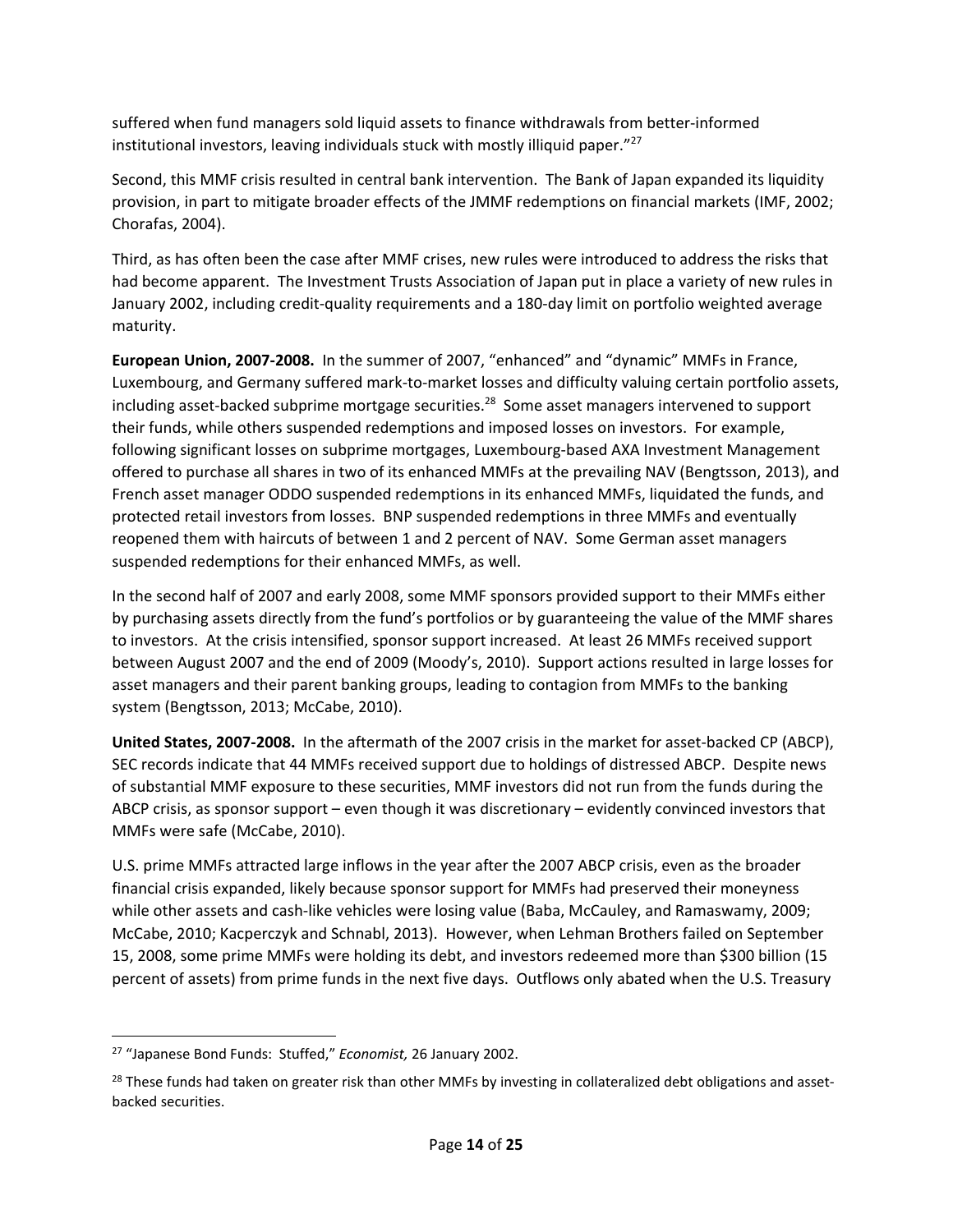guaranteed virtually the entire MMF industry and the Federal Reserve provided liquidity using its emergency powers (PWG, 2010; FSOC, 2012; Duygan-Bump et al., 2013).<sup>29</sup>

The 2008 run in the United States underscored the vulnerabilities of MMFs, such as the fragility of their NQA moneyness and their susceptibility to contagion. SEC data show that 29 MMFs had losses large enough to break the buck in 2008, but sponsors bailed them out (McCabe, Cipriani, Holscher, and Martin, 2013; see also Brady, Anadu, and Cooper, 2012). However, the failure of just *one* MMF sponsor to support its fund immediately accelerated the run on the *entire* MMF sector. Daily prime MMF outflows on the two days after Lehman's bankruptcy (September 15 and 16) averaged \$40 billion, but news late on September 16 that the Reserve Primary Fund would not be supported by its sponsor and had broken the buck prompted \$102 billion in redemptions from *other* MMFs the next day.30

Amidst the run, the importance of liquidity transformation, the first-mover advantage for redeeming investors, and threshold effects were also clear. Investors who redeemed from the Reserve Primary Fund early on September 15 received \$1 per share. But redemptions depleted the fund's liquidity, including its capacity for overdrafts from its custodian bank, and the fund halted redemptions (permanently) later that day. Investors who waited to redeem not only received less than \$1 for their shares, but also had to wait several *years* to receive all of their money (SEC, 2009; Shapiro, 2012).

Institutional investors worsened stress for MMFs in 2008. Institutional MMFs, which held 64 percent of the assets in prime funds on the eve of Lehman's failure, accounted for 95 percent of the redemptions in the first five days of the run.

The run on prime MMFs quickly exacerbated strains in short-term funding markets, in part because MMFs had to liquidate holdings to meet redemptions. The repercussions were not limited to the United States. U.S. prime MMFs had become very large suppliers of short‐term dollar funding for global banks particularly those in Europe. The run quickly put funding pressure on those banks that was only relieved by emergency increases in currency swap lines by Federal Reserve and other central banks (Baba, McCauley, and Ramaswamy, 2009).

The SEC responded to the 2008 run by adopting two sets of reforms. In 2010, it introduced daily liquid asset and WLA requirements. In 2014, the SEC mandated that all non-government funds (that is, prime and tax-exempt funds) have the ability to impose gates and fees on redemptions if their WLAs fall below the regulatory minimum of 30 percent of total assets. In addition, institutional prime and institutional tax‐exempt funds were required to have floating (variable) NAVs. One consequence of the 2014 reforms was significant shrinkage of both the prime and tax-exempt MMF sectors in the year leading up to October 2016, when the reforms went fully into effect. Prime and tax-exempt MMF assets under management fell 68 percent and 47 percent, respectively, in that year.<sup>31</sup> The assets of publicly-sold

<sup>29</sup> Despite the large drop in prime funds' AUM amidst the run, the U.S. MMF sector *grew* during that time, as inflows to government MMFs more than offset the outflow from prime funds.

<sup>&</sup>lt;sup>30</sup> Based on data from iMoneyNet, adjusted for misreporting (see McCabe, 2010). Both the creation and the demise of the Reserve Primary Fund were milestones in MMF history. Notably, this fund was the world's first MMF, as it was the first one approved by the SEC in September 1972.

<sup>&</sup>lt;sup>31</sup> Source: SEC Form N-MFP filings.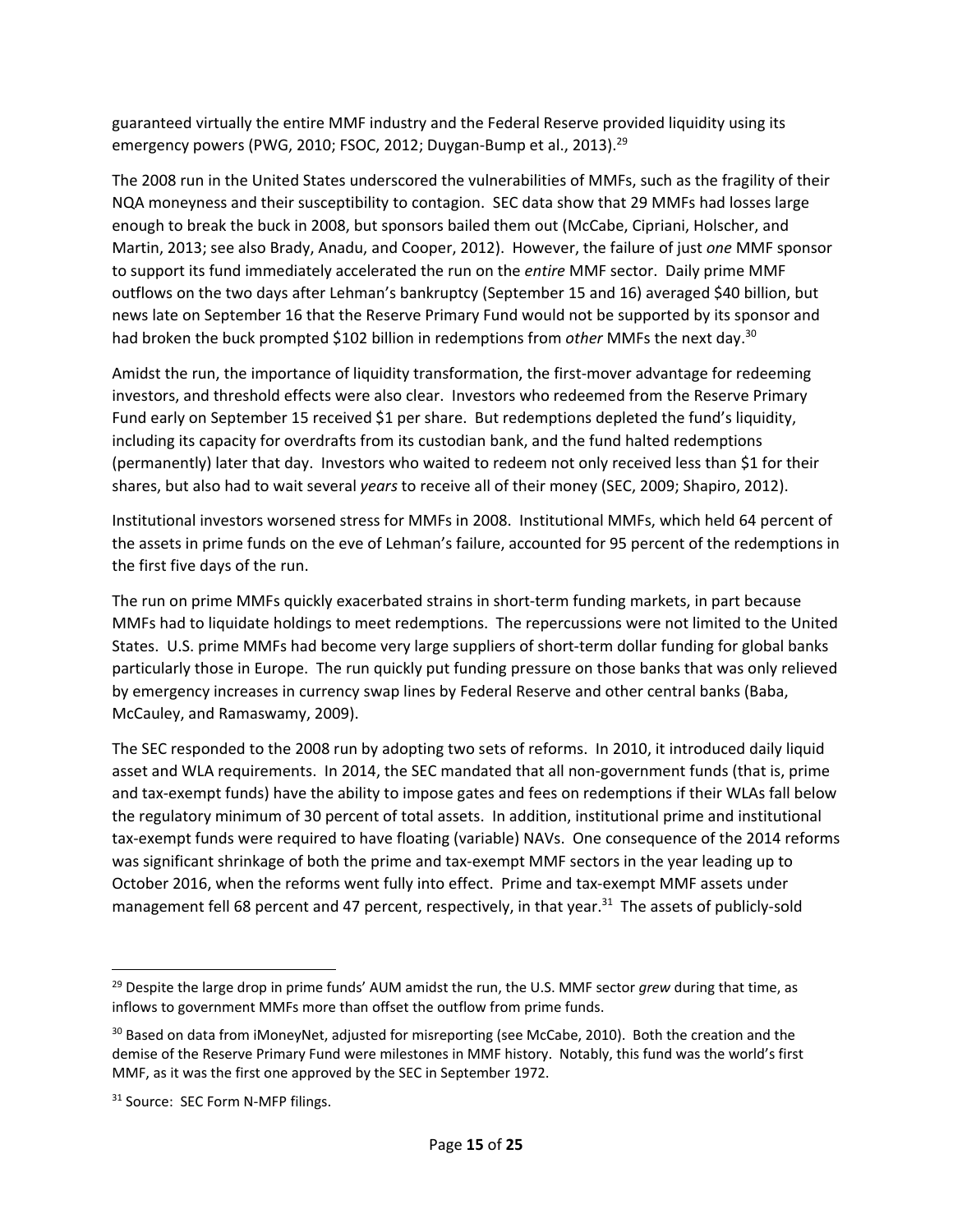institutional prime funds fell especially sharply – 88 percent that year – so the fraction of prime funds held by institutional investors plummeted (Chart 5).<sup>32</sup>

**United States, 2011.** Less than three years after the 2008 run, the direction of stress transmission across the Atlantic reversed: Through U.S. MMFs, European financial strains put pressure on U.S. financial markets. In June 2011, when the European debt crisis led to credit-ratings reviews for large French banks, U.S. prime MMFs that were exposed to European banks started experiencing heavy outflows. Over the next eight weeks, investors redeemed about \$180 billion (16 percent of assets) from institutional prime funds (FSOC, 2012). Again, the outflows were concentrated in institutional MMFs; retail funds saw *inflows* during this episode.

In the United States, the crisis led to reduced availability of short-term funding for firms that borrowed from the most Europe-exposed MMFs, as those MMFs cut back on lending even to non-European firms (Chernenko and Sunderam, 2014). Meanwhile, as U.S. prime funds slashed exposures to European banks, those banks faced USD funding shortfalls that led the Federal Reserve and other central banks to broaden USD swap arrangements in November 2011 (van Rixtel and Gasperini, 2013).

**China, 2013.** In June 2013, amid rising interest rates and strains in the Chinese interbank credit market, where MMFs have significant exposure, heavy redemptions caused several funds to "break the buck" (IOSCO, 2015).<sup>33</sup> MMFs had outflows of nearly 40 percent of AUM in the second quarter of 2013, and institutional fund outflows were close to 50 percent.<sup>34</sup> The Chinese Securities Regulatory Commission (CSRC) tightened rules for MMFs in 2016 by imposing new requirements for minimum holdings of liquid assets and reducing allowable leverage (FitchRatings, 2016). In addition, in 2017, the CSRC introduced investor concentration limits and a cap of CNY10,000 on T+0 settling redemptions from a single account (Shevlin, 2018; FitchRatings 2018).

**South Africa, 2014.** When African Bank Investments collapsed in August 2014, the South African Reserve Bank forced a 10 percent writedown of senior unsecured creditors' claims. MMFs exposures to African Bank amounted to 1.3 percent of the funds' aggregate assets, and ten of the country's 43 MMFs broke the buck. Some of these funds experienced large outflows, but flows stabilized when MMFs introduced side pockets for their distressed investments (IMF, 2014; IOSCO, 2015).<sup>35</sup>

**United States, 2020.** As concerns mounted in March about the economic and financial consequences of the COVID‐19 pandemic, a "dash for cash" caused stress in a range of markets, including those for U.S. Treasury securities, corporate and municipal bonds, and money‐market instruments. Redemptions from prime MMFs grew quickly into a run in mid-March (Chart 7): Publicly-offered institutional prime MMFs had outflows of 30 percent of assets over the two-week period from March 10 to 24, and retail prime funds had outflows of 9 percent over a two-week interval beginning a day later (PWG, 2020). By these

<sup>&</sup>lt;sup>32</sup> Source: iMoneyNet.

<sup>&</sup>lt;sup>33</sup> See also Chris Flood, "China tightens money market regulation," Financial Times, January 31 2016, https://www.ft.com/content/66f85d72‐b949‐11e5‐bf7e‐8a339b6f2164.

<sup>&</sup>lt;sup>34</sup> Fitchwire, "Chinese MMF Assets See Major Outflows," 26 July 2013.

 $35$  A "side pocket" is a separate fund into which distressed assets are transferred. The original fund's investors' shares are split, with a portion becoming claims on the side pocket. See also Steve Johnson, "South African money funds 'break the buck,'" *Financial Times,* 24 August 2014.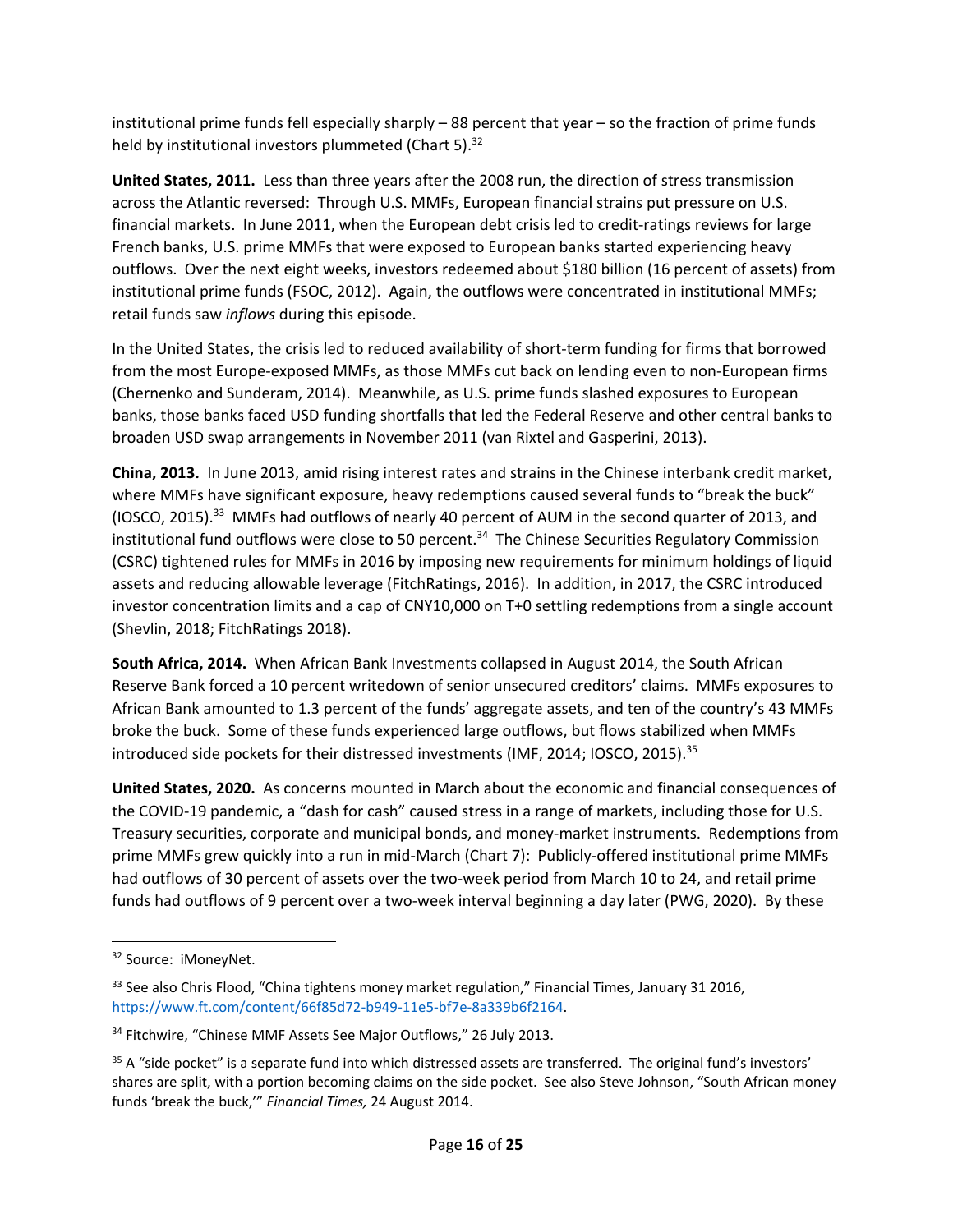measures, prime MMF outflows exceeded those in September 2008 (however, in dollar terms, institutional prime fund outflows were larger in 2008).<sup>36</sup>



MMF vulnerabilities were evident again in this crisis. The funds were susceptible to the surge in liquidity demand because of their liquidity transformation: They offered shareholders liquidity on demand at no charge even as liquidity in the markets for the instruments the funds held was becoming scarce and costly. This contributed to a first-mover advantage for redeeming investors, which was exacerbated by threshold effects, as investors redeemed on concern that funds could impose fees or gates if their WLAs fell below the 30 percent minimum requirement (Li, Li, Macchiavelli, and Zhou, 2021; Cipriani and La Spada, 2020). The first-mover advantage was clear: Funds' declining WLA levels were publicly available on a daily basis, so investors could see the detrimental effects of others' earlier redemptions on their own prospects. The fragility of moneyness was also a contributing factor, as the dash for cash was not indiscriminate: Investors, apparently questioning the safety of prime MMFs, redeemed from prime funds and shifted money into government funds. Institutional investors were again faster to redeem than retail investors, and funds that appear to have been held by *large* institutional investors experienced disproportionately larger outflows (Avalos and Xia, 2021).

Facing heavy redemption pressures, MMFs in the United States and Europe (see below) together reduced their holdings of USD CP and negotiable CDs disproportionately relative to other investors. For example, while U.S. and so‐called "offshore" USD MMFs held 55 percent of USD negotiable CDs at the end of February, their \$112 billion combined reduction in holdings represented 102 percent of the

<sup>&</sup>lt;sup>36</sup> Some U.S. institutional prime MMFs are not offered to the public – for example, a number of asset management firms operate internal, non‐public MMFs to provide cash management for other funds that the firms operate. The U.S. institutional prime MMF sector was more than four times larger on the eve of the 2008 run than the publicly‐ offered institutional prime fund sector was in February 2020.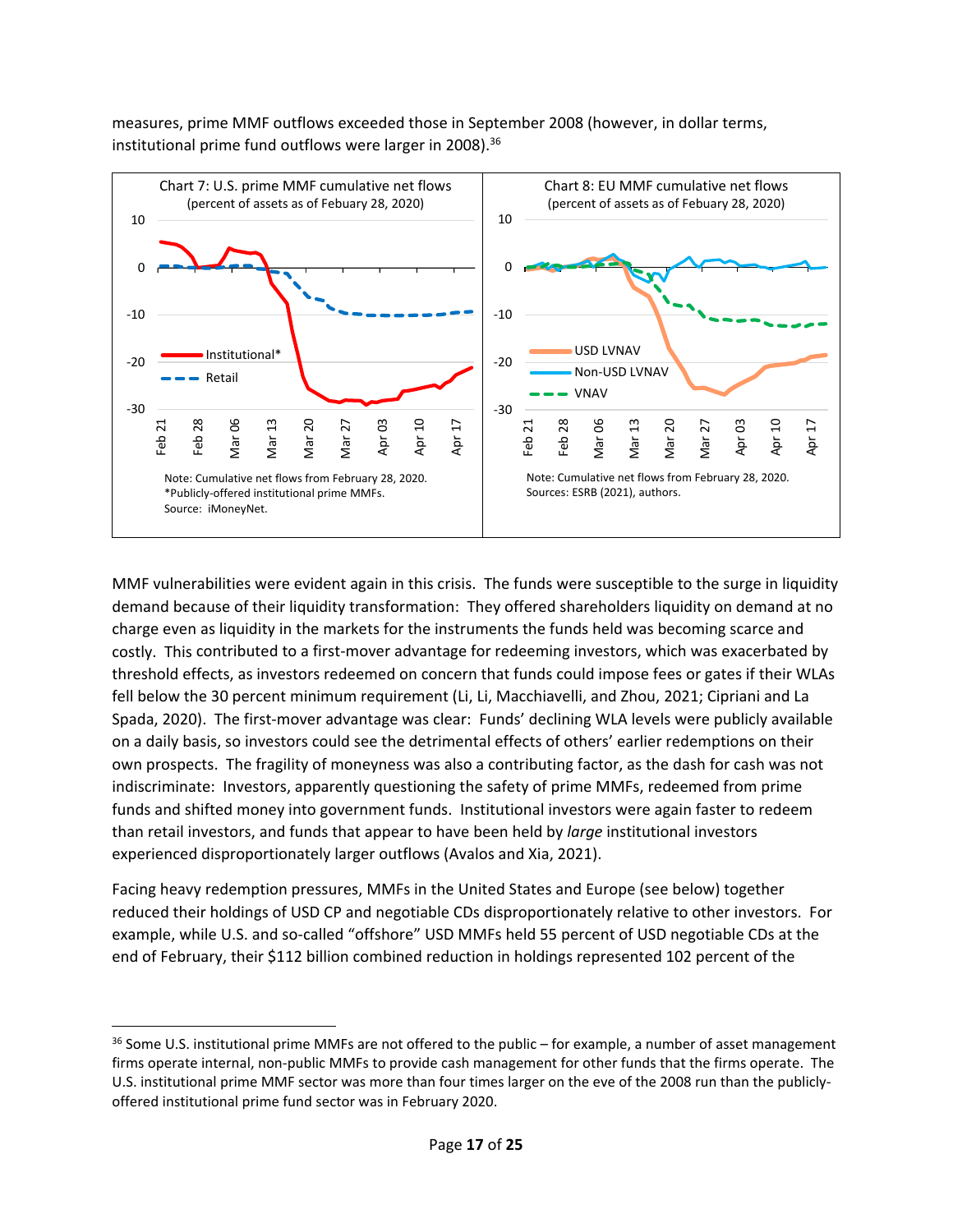aggregate drop in the amount of these CDs outstanding in March.<sup>37</sup> Similarly, MMFs in the United States and in the EU disposed of greater proportions of CP than other investors.

Because the run on MMFs was quickly contributing to severe stress in U.S. short-term funding markets, the Federal Reserve, with approval and credit protection from the U.S. Treasury, again used its emergency powers to provide liquidity to MMFs and to the broader funding markets (PWG, 2020). Moreover, the Congress, which after the 2008 crisis had restricted the Treasury's ability to establish future guarantee programs for MMFs, temporarily lifted that restriction in March 2020, although the Treasury did not use this authority.<sup>38</sup> Finally, as the strains on prime funds caused them to curtail funding for non‐U.S. banks, USD funding shortages abroad led the Federal Reserve to expand its foreign currency swap lines with other central banks (Eren, Schrimpf, and Sushko, 2020a and 2020b; Aldasoro et al, 2021).

**European Union, 2020.** As the COVID‐19 pandemic led to lockdowns across Europe, MMFs experienced massive outflows (exceeding 20 percent of NAV over one week for some European USD MMFs) as investors redeemed to raise cash and to avoid being subject to fees and gates (Bouveret and Danieli, 2021; Dunne and Giuliana, 2021). The challenges arising from liquidity transformation were evident, as MMFs had difficulty liquidating assets to meet redemptions because of the poor liquidity in markets for CP and CDs and the fact that dealers bought back limited amounts of their own paper.<sup>39</sup> In March 2020, the European Central Bank intervened to support euro money markets by extending its existing corporate sector purchase program to include euro‐denominated nonfinancial CP with remaining maturities of as few as 28 days (reduced from an earlier 6 month minimum).

The stress was particularly acute for LVNAV European private‐debt MMFs offered in foreign currencies, notably USD and, to a lesser extent, sterling MMFs (Chart 8) (FSB, 2021).

French MMFs, which are all VNAV funds that are not subject to fees and gates, also had very large outflows (Darpeix and Mosson, 2021). Redemptions were most likely driven by investors' increased need for cash (the "dash for cash") rather than concerns about threshold effects, as funds' liquidity levels did not significantly affect the pace of outflows (Darpeix, 2021). Nonetheless, the underpricing of liquidity in these funds likely contributed to redemptions.

 $37$  USD negotiable CDs outstanding fell \$110 billion (16 percent) in March 2020 – this represented a 4-standarddeviation monthly reduction in data going back to 2011 (source: DTCC Solutions LLC, an affiliate of The Depository Trust & Clearing Corporation). Meanwhile U.S. and offshore MMF holdings of CDs fell \$112 billion (29 percent). For U.S. MMFs, \$17 billion of the net reductions in CD holdings in March were due to sales into the Federal Reserve's Money Market Mutual Fund Liquidity Facility (MMLF), but this facility was not available to offshore MMFs (source: Federal Reserve Bank of Boston). Net of these sales, U.S. and offshore MMFs' \$95 billion in net reductions represented 86 percent of the aggregate reduction in negotiable CDs outstanding. Neither DTCC Solutions LLC nor any of its affiliates shall be responsible for any errors or omissions in any DTCC data included in this publication, regardless of the cause and, in no event, shall DTCC or any of its affiliates be liable for any direct, indirect, special or consequential damages, costs, expenses, legal fees, or losses (including lost income or lost profit, trading loses and opportunity costs) in connection with this publication.

<sup>38</sup> See Section 4015 of the Coronavirus Aid, Relief, and Economic Security Act (the "CARES Act"), H.R.748, 116th Congress, 2020, https://www.congress.gov/bill/116th‐congress/house‐bill/748/text.

<sup>&</sup>lt;sup>39</sup> ICMA (2021) notes that the events of March 2020 have shown the "inherent precariousness of secondary market liquidity in short-term credit markets [including those for CP and CDs], particularly in times of market stress."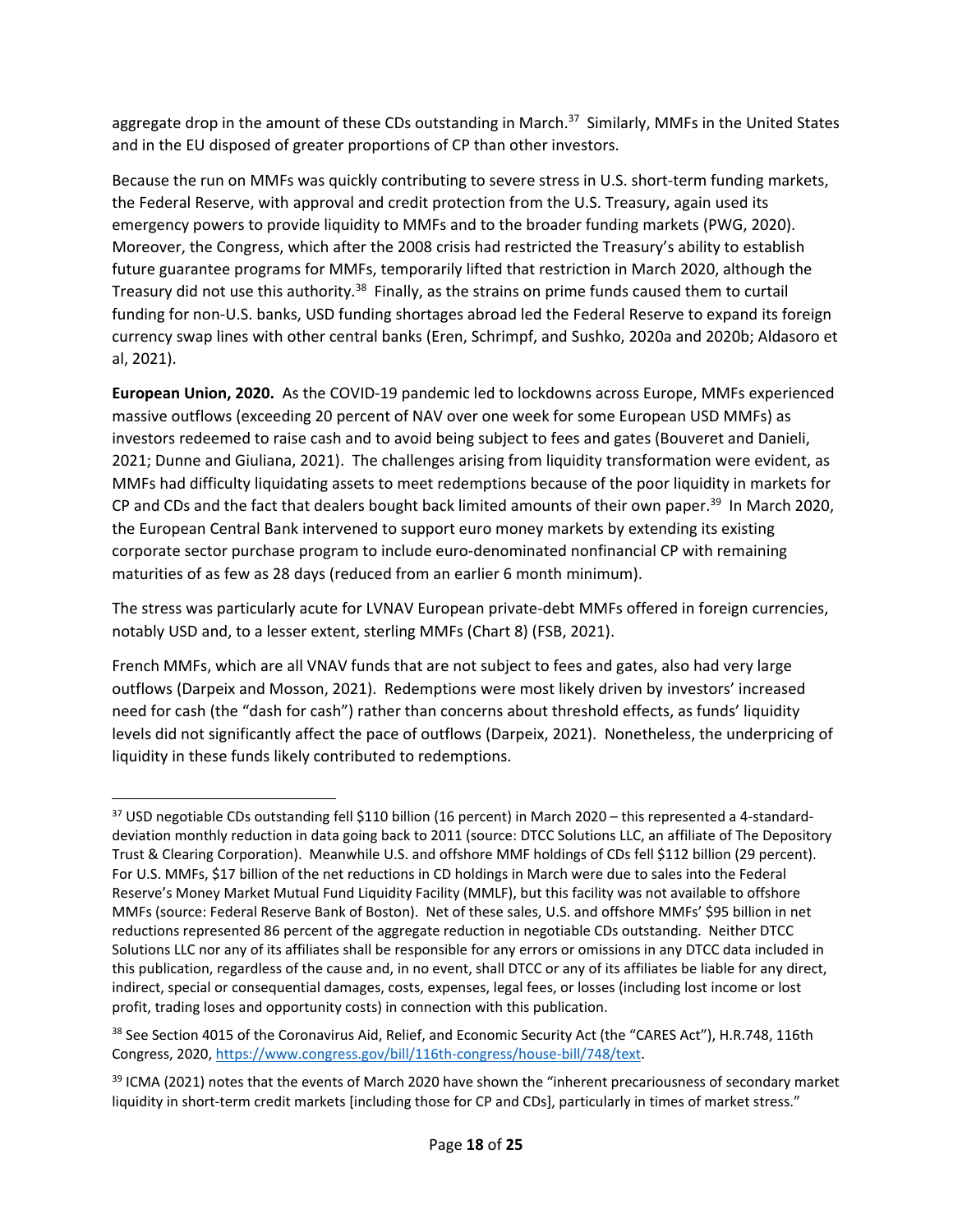Like other crises, the 2020 MMF runs and strains in the United States and Europe have led to calls for further reforms and restrictions on MMF operations (see, for example, PWG, 2020; ESMA, 2021, 2022; FSB, 2021; SEC, 2021).

**4. Policy implications and conclusions.** Operating in the niche between banking and investment funds, MMFs appear to offer the best of both worlds, with money-like shares that pay market rates of interest. However, when crises have occurred, MMFs repeatedly have proven vulnerable and have failed to measure up to either the banking or the mutual fund models. Without the protections provided to bank deposits, the moneyness of MMFs is fragile. And, unlike the mutual fund model that disperses risks across a wide range of investors in proportion to their ownership of shares, MMF risks are disproportionately borne by non‐redeeming shareholders, and – in some jurisdictions – by sponsors and taxpayers.

The hybrid bank‐fund nature of MMFs suggests two approaches for addressing their vulnerabilities. One is the banking package: Insurance, access to lender‐of‐last resort liquidity, and supervision to mitigate moral hazard and protect taxpayers. A drawback of this approach is that the financial system already has banks.

The mutual fund model, in which risks are borne by shareholders, offers a second approach (McCabe, 2015). Mitigating vulnerabilities within the mutual fund model would require more novel policies to address liquidity transformation and the fragility of moneyness.

The fundamental challenge of liquidity transformation is how to allocate a scarce, underpriced resource – liquidity in a MMF – efficiently. Currently, liquidity is provided at no charge to the first investors to redeem. Three approaches might be possible to address this problem: *Increase* liquidity enough so that it isn't scarce, by requiring that MMFs hold only WLA or government securities; *ration* liquidity among investors by delaying redemptions or imposing partial gates (where investors can only redeem a fraction of their shares) to reduce the convertibility of shares to cash when liquidity is scarce; or *price* liquidity by introducing swing pricing or economically equivalent measures. Official publications by national and jurisdictional authorities and international bodies have assessed some of these options in detail (PWG, 2020; ESMA, 2021, 2022; FSB, 2021; SEC, 2021).

Making moneyness less fragile within the context of the mutual fund model – which is designed to impose risks transparently, rather than create information-insensitive, NQA assets – is more challenging. One possible approach would be to outsource risks to third parties who are compensated accordingly. For example, investors outside the MMF could provide a capital buffer (Hanson, Scharfstein, and Sunderam, 2015).

While some of these reform options for MMFs have been discussed for a decade or more, adopting robust structural reforms for MMFs has proven difficult. For example, the SEC's 2014 reforms came only after the Commission had failed to act in 2012 and the Secretary of the Treasury initiated a Financial Stability Oversight Council proposed recommendation for further reforms (Geithner, 2012; FSOC, 2012). Moreover, reforms put in place in the prior decade in the United States and Europe proved insufficient to contain the runs in March 2020. The difficulty of implementing effective reforms reflects, at least in part, the benefits of MMFs as they are currently structured for broad constituencies of investors, issuers, and asset managers and the implicit subsidies they receive from central bank support when MMF runs occur. Indeed, recent comment letters from the MMF industry express near‐universal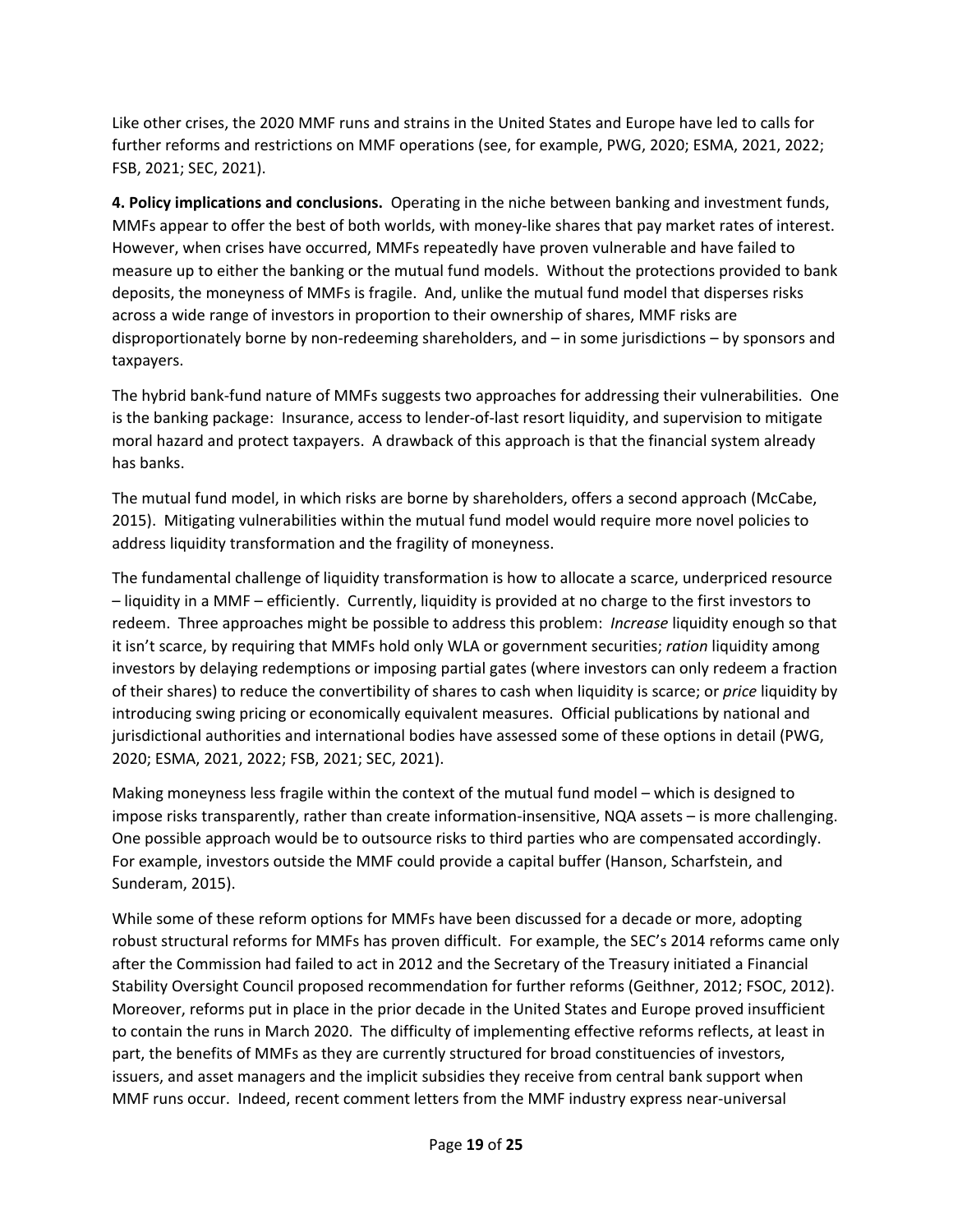opposition to all structural reform options, including swing pricing and capital buffers.<sup>40</sup> So, meaningful mitigation of MMF vulnerabilities is likely to continue to be a challenge for policymakers.

Finally, MMFs are not the only institutions with these vulnerabilities. Any vehicle that engages in liquidity transformation to provide money‐like services presents similar challenges. In the United States, for example, private liquidity funds and bank‐sponsored short‐term investment funds (STIFs) have similar features. Worldwide, the explosive growth of stablecoins, which aim to offer not only stable value and liquidity but also access to the payments system, all backed by assets that are likely to become illiquid in crises, suggests that policymakers may have a new challenge on their hands.

#### **References**

Ansidei, Julie, Elias Bengtsson, Daniele Frison, and Giles Ward, 2012, "Money Market Funds in Europe and Financial Stability," European Systemic Risk Board Occasional Paper Series No. 1, June, https://www.esrb.europa.eu/pub/pdf/occasional/20120622\_occasional\_paper\_1.pdf.

Autorite des Marches Financiers (AMF), 2011, "The classification of collective investment schemes as cash equivalents," September.

‐‐‐‐‐, 2018, "Q&A on money market funds," September.

Avalos, Fernando and Dora Xia, 2021, "Investor size, liquidity and prime money market fund stress," *BIS Quarterly Review* (March), 17‐29, https://www.bis.org/publ/qtrpdf/r\_qt2103b.pdf.

Baba, Naohiko, Robert N. McCauley, and Srichander Ramaswamy, 2009, "US dollar money market funds and non‐US banks," *BIS Quarterly Review* (March), 65–81.

Baes, Michel, Antoine Bouveret, and Eric Schaanning, 2021, "Regulatory Constraints for Money Market Funds: The Impossible Trinity?" http://dx.doi.org/10.2139/ssrn.3884890.

Baklanova, Viktoria and Joseph Tanega, 2018, "European money market funds: a study of the market micro‐processes," in *Shadow Banking: Scope, Origin and Theories,* ed. Anastasia Nesvetailova, New York: Routledge.

Bank of Japan, 2016, "Statement on Monetary Policy," March 15, https://www.boj.or.jp/en/announcements/release\_2016/k160315a.pdf.

Barclays, 2014, "MMFs accelerating bank deposit rate liberalization: how significant?" March 6.

Bengtsson, Elias, 2013, "Shadow banking and financial stability: European money market funds in the global financial crisis," *Journal of International Money and Finance*, 32: 579‐594.

<sup>&</sup>lt;sup>40</sup> See, for example, public comment letters on the PWG's 2020 "Overview of Recent Events and Potential Reform Options for Money Market Funds" (comments available at: https://www.sec.gov/comments/s7‐01‐

<sup>21/</sup>s70121.htm) and those on the FSB's 2021 "Policy proposals to enhance money market fund resilience: Consultation Report" (comments available at: https://www.fsb.org/2021/08/public‐responses‐to‐consultation‐on‐ policy‐proposals‐to‐enhance‐money‐market‐fund‐resilience/).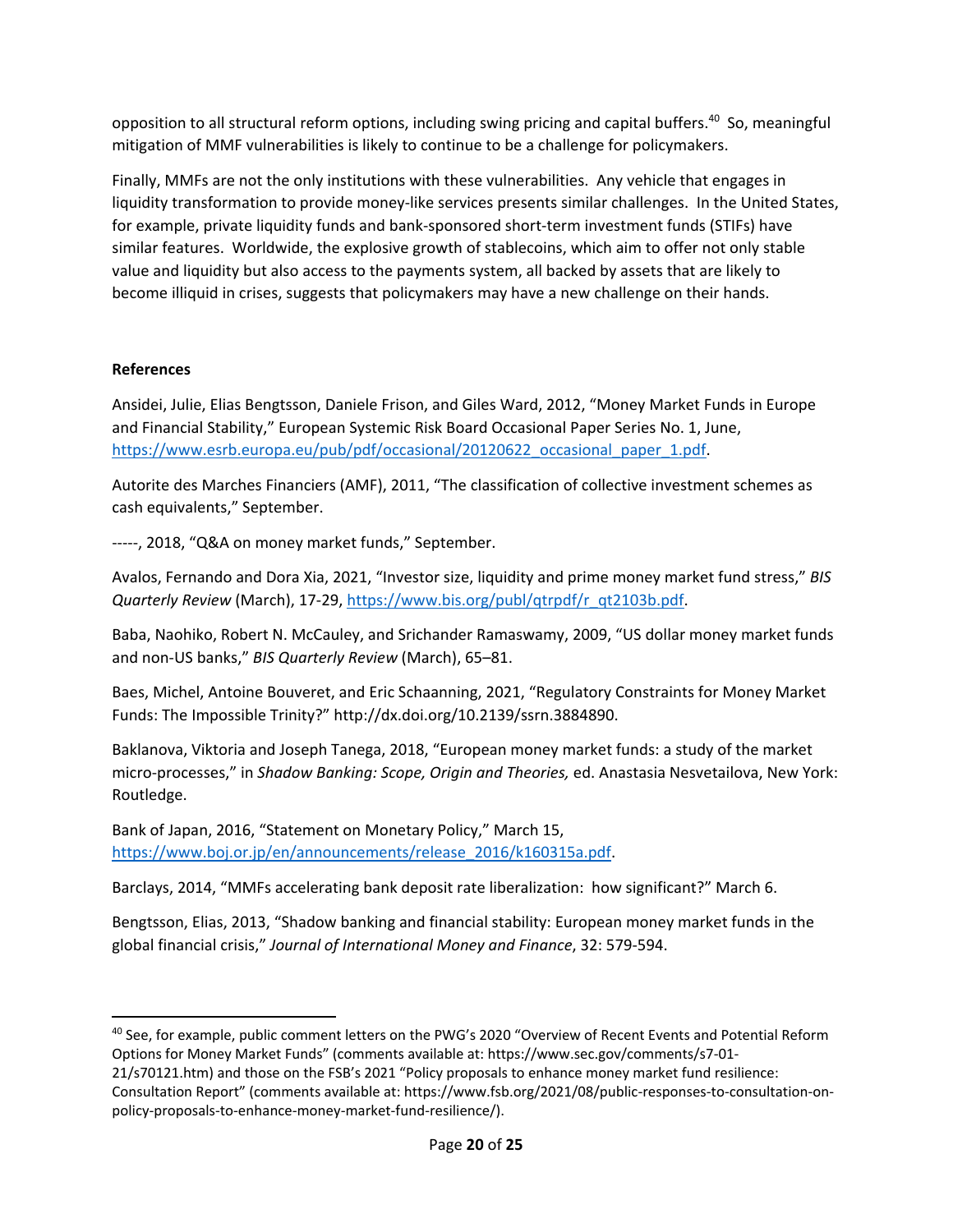Blackrock, 2012, "Response to the European Commission Consultation on Undertakings for Collective Investment in Transferable Securities (UCITS) ‐ Product Rules, Liquidity Management, Depositary, Money Market Funds, Long‐term Investment," October,

https://ec.europa.eu/finance/consultations/2012/ucits/docs/contributions/registered‐ organisations/blackrock\_en.pdf.

Bouveret, A. and Danielli, L. 2021, "Vulnerabilities in Money Market Funds," ESMA Report on Trends, Risks and Vulnerabilities No. 1.

Brady, Steffanie A., Ken E. Anadu, and Nathaniel R. Cooper, 2012, "The Stability of Prime Money Market Mutual Funds: Sponsor Support from 2007 to 2011," Risk and Policy Analysis Unit Working Paper no. 12‐ 3, Federal Reserve Bank of Boston, August 13, www.bos.frb.org/bankinfo/qau/wp/2012/qau1203.pdf.

Breithut, R. C. and Martin Krost, 1939, "Behavior of Deposits prior to Suspension in a Selected Group of Banks: Analysis by Type of Deposit Holder," *Federal Reserve Bulletin* 25:4 (April), 265‐270, https://fraser.stlouisfed.org/title/federal‐reserve‐bulletin‐62/april‐1939‐21012.

Casavecchia, Lorenzo, Chanyuan Ge, C. Wei Li, and Ashish Tiwari, 2020, "Prime Time for Prime Funds: Floating NAV, Intraday Redemptions and Liquidity Risk During Crises," http://dx.doi.org/10.2139/ssrn.3671972.

Chen, Qi, Itay Goldstein, and Wei Jiang, 2010, "Payoff complementarities and financial fragility: Evidence from mutual fund outflows," *Journal of Financial Economics* 97:2, 239‐262, https://doi.org/10.1016/j.jfineco.2010.03.016.

Chernenko, Sergey and Adi Sunderam, 2014, "Frictions in Shadow Banking: Evidence from the Lending Behavior of Money Market Mutual Funds," *The Review of Financial Studies* 27:6 (June), 1717–1750, https://doi.org/10.1093/rfs/hhu025.

Chorafas, Dimitris M., 2013, *The Bankers of Enron,* London: Palgrave Macmillan.

Cipriani, Marco, Antoine Martin, Patrick E. McCabe, and Bruno Maria Parigi, 2014, "Gates, Fees, and Preemptive Runs," FEDS Working Paper No. 2014-30, http://dx.doi.org/10.2139/ssrn.2434524.

Cipriani, Marco, and Gabriele La Spada, 2020, "Sophisticated and Unsophisticated Runs," Federal Reserve Bank of New York Staff Reports, no. 956, December, https://www.newyorkfed.org/medialibrary/media/research/staff\_reports/sr956.pdf.

Committee of European Securities Regulators (CESR), 2010, "CESR's Guidelines on a common definition of European Money Market Funds," May, https://www.esma.europa.eu/sites/default/files/library/2015/11/10‐

049 cesr\_guidelines\_mmfs\_with\_disclaimer.pdf.

Darpeix, Pierre‐Emmanuel, 2021, "Econometric analysis of the determinants of redemption flows on French money market funds during the 2020 crisis," Autorite des Marches Financiers, July.

Darpeix, Pierre‐Emmanuel and Natacha Mosson, 2021, "Detailed analysis of the portfolios of French money market funds during the COVID‐19 crisis in early 2020," Autorite des Marches Financiers, May.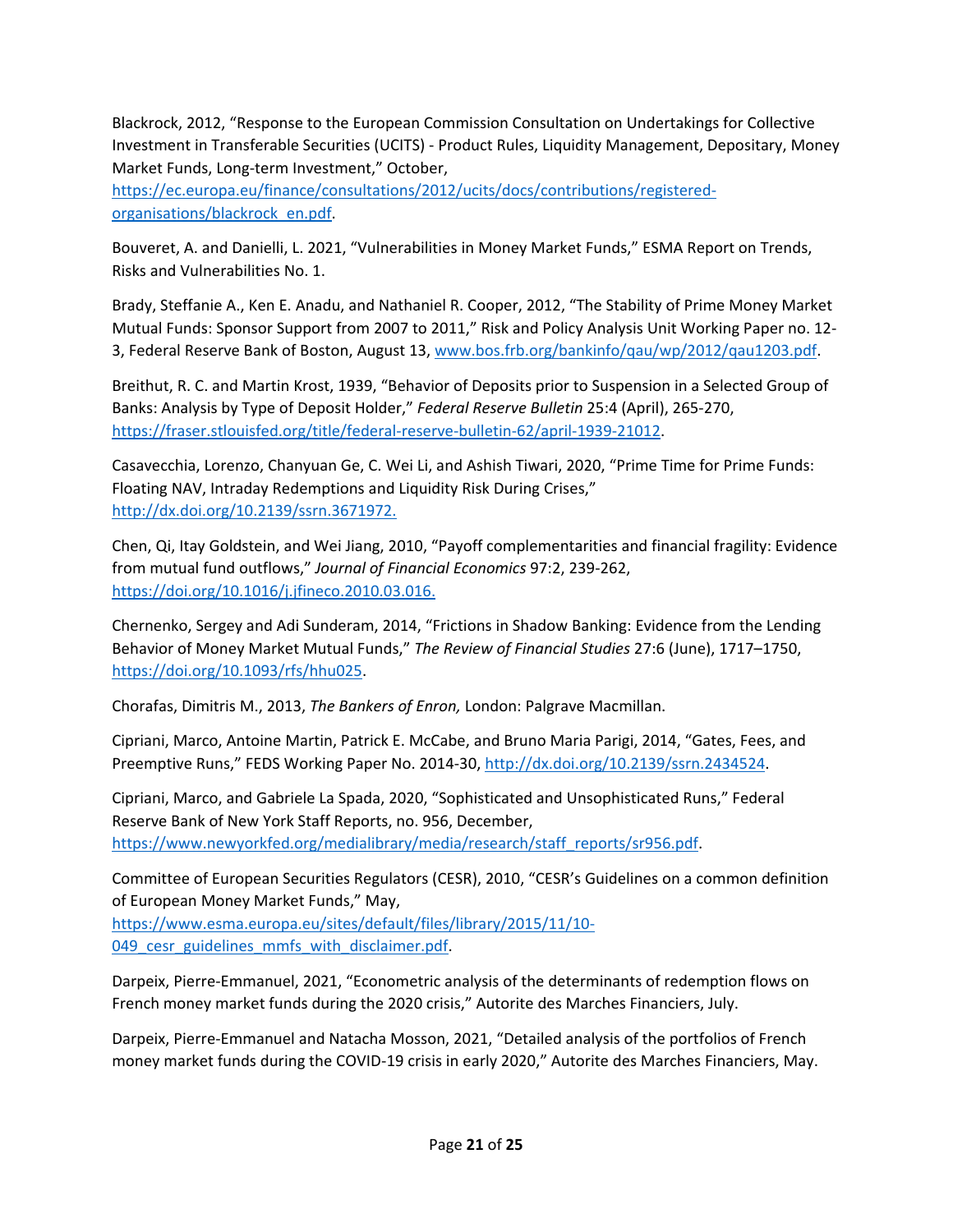Dunne, Peter G. and Raffaele Giuliana, 2021, "Do liquidity limits amplify money market fund redemptions during the COVID crisis?" European Systemic Risk Board Working Paper No. 127, October.

Duygan‐Bump, Burcu, Patrick Parkinson, Eric Rosengren, Gustavo Suarez, and Paul Willen, 2013, "How effective were the Federal Reserve emergency liquidity facilities? Evidence from the Asset‐Backed Commercial Paper Money Market Mutual Fund Liquidity Facility," *Journal of Finance*, 68(2): 715‐737, https://doi.org/10.1111/jofi.12011.

Eren, Egemen, Andreas Schrimpf, and Vladyslav Sushko, 2020a, "US dollar funding markets during the Covid‐19 crisis — the money market fund turmoil," Bank for International Settlements Bulletin No. 14, May.

‐‐‐‐‐, 2020b, "US dollar funding markets during the Covid‐19 crisis — the international dimension," Bank for International Settlements Bulletin No. 15, May.

European Commission (EC), 2012, "Product Rules, Liquidity Management, Depositary, Money Market Funds, Long‐term Investments," Consultation Document, July, https://ec.europa.eu/finance/consultations/2012/ucits/docs/ucits\_consultation\_en.pdf.

‐‐‐‐‐, 2013, "Impact assessment Accompanying the document Proposal for a Regulation of the European Parliament and the Council on Money Market Funds," September, https://eur‐lex.europa.eu/legal‐ content/EN/TXT/PDF/?uri=CELEX:52013SC0315&from=EN.

European Securities and Markets Authority (ESMA), 2021, "Consultation Report: EU Money Market Fund Regulation ‐ legislative review," ESMA34‐49‐309, March 26.

-----, 2022, "ESMA opinion on the review of the Money Market Fund Regulation," Final Report, February, https://www.esma.europa.eu/sites/default/files/library/esma34-49-437\_finalreportmmfreview.pdf.

European Systemic Risk Board (ESRB), 2021, "Issues note on systemic vulnerabilities of and preliminary policy considerations to reform money market funds (MMFs)," July,

https://www.esrb.europa.eu/pub/pdf/reports/esrb.report.210701\_Issues\_note\_on\_systemic\_vulnerabil\_ ities~db0345a618.en.pdf.

-----, 2022, "Report on the economic rationale supporting the ESRB Recommendation of 2 December 2021 on money market funds and assessment," January,

https://www.esrb.europa.eu/pub/pdf/reports/esrb.ascreport220125\_economic\_rationale\_MMFs\_Reco mmendation~dbd5e76776.en.pdf?8a309b1310559a270fdf626b4b07f5e5.

Feroli, Michael, Anil K. Kashyap, Kermit L. Schoenholtz, and Hyun Song Shin, 2014, "Market Tantrums and Monetary Policy," Chicago Booth Research Paper No. 14‐09, http://dx.doi.org/10.2139/ssrn.2409092.

Federal Reserve Bank of Boston, Money Market Mutual Fund Liquidity Facility (MMLF).

Financial Stability Board (FSB), 2021, "Policy Proposals to Enhance Money Market Fund Resilience: Final Report," October 11, https://www.fsb.org/2021/10/policy-proposals-to-enhance-money-market-fundresilience‐final‐report/.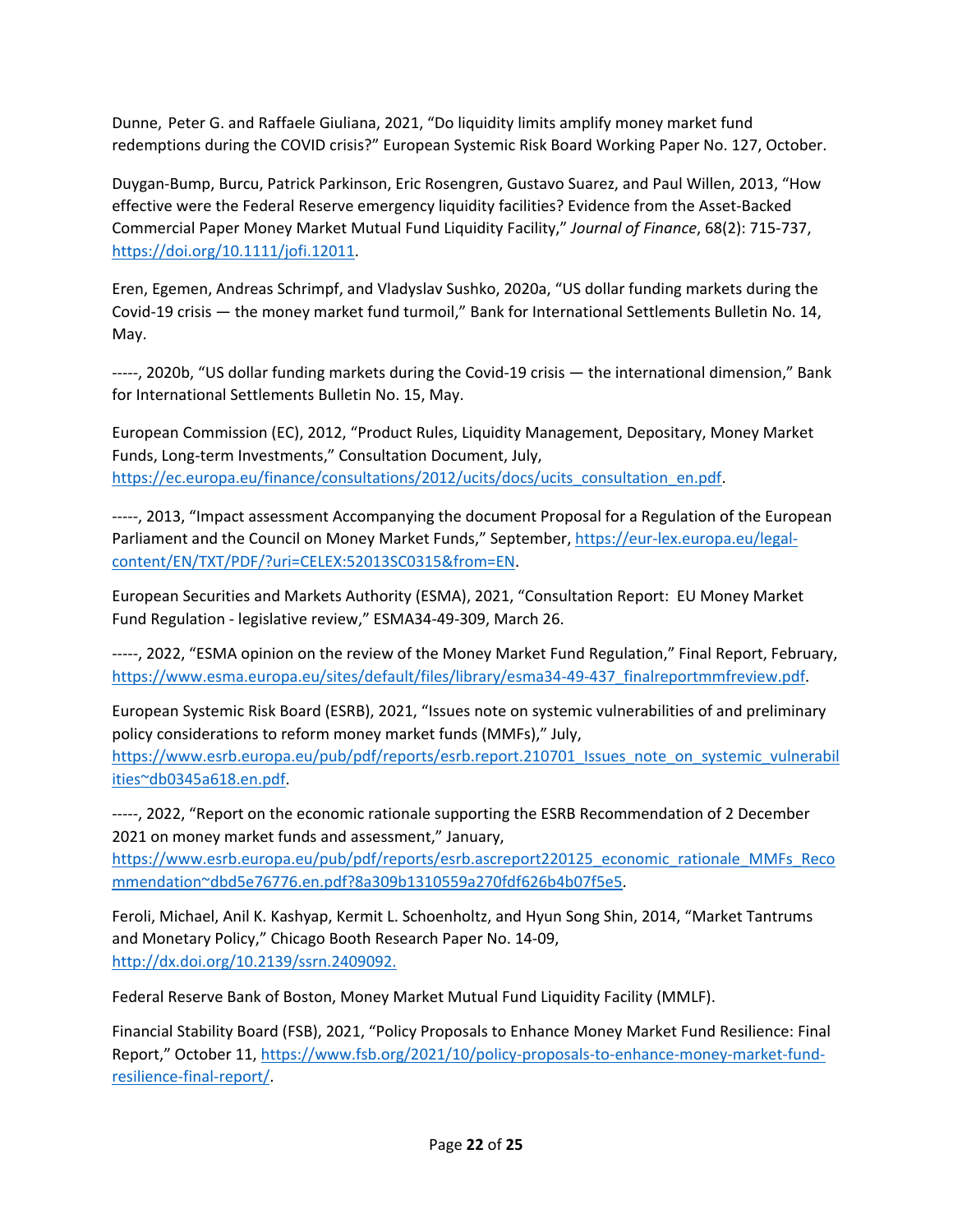Financial Stability Oversight Council (FSOC), 2012, "Proposed Recommendations Regarding Money Market Mutual Fund Reform," *Federal Register* 77:223 (November 19), 69455‐69483, https://www.govinfo.gov/content/pkg/FR‐2012‐11‐19/pdf/2012‐28041.pdf.

Fitch Ratings, 2014, "Fitch Places 6 South African Funds on RWN; Downgrades Absa MMF," Rating action commentary, 13 August.

‐‐‐‐‐, 2016, "New Chinese Money Fund Rules Move Closer to International Standards," press release, https://www.fitchratings.com/site/fitch-home/pressrelease?id=997998.

‐‐‐‐‐, 2018, "China's Tighter MMF Regulations Won't Halt Sector Growth," press release, June 12, https://www.fitchratings.com/research/fund-asset-managers/china-tighter-mmf-regulations-won-thalt-sector-growth-12-06-2018.

Fukumitsu, Hiroshi, 2002, "Loss of Principal of Public And Corporate Bond Investment Trusts," Seijo University Institute for Economic Studies,

https://www.seijo.ac.jp/research/economics/publications/reserch-report/jtmo420000000mulatt/green31.pdf.

Geithner, Timothy, 2012, Letter to Members of the Financial Stability Oversight Council, September 27.

Gilbert, R. Anton, 1986, "Requiem for Regulation Q: What It Did and Why It Passed Away," *Federal Reserve Bank of St. Louis Review,* 68:2 (February), 22‐37.

Goldstein, Itay, Hao Jiang, and David T. Ng, 2017, "Investor flows and fragility in corporate bond funds," *Journal of Financial Economics*, 126:3, 592‐613, https://doi.org/10.1016/j.jfineco.2016.11.007.

Gorton, Gary, 2017, "The History and Economics of Safe Assets," *Annual Review of Economics* 9:1, 547‐ 586.

Gorton, Gary, Stefan Lewellen, and Andrew Metrick, 2012, "The Safe‐Asset Share," *American Economic Review* 102:3, 101‐106.

Hanson, Samuel G., David S. Scharfstein, and Adi Sunderam, 2015, "An Evaluation of Money Market Fund Reform Proposals," https://www.imf.org/external/np/seminars/eng/2013/mmi/pdf/Scharfstein‐ Hanson‐Sunderam.pdf.

Holmstrom, Bengt, 2015, "Understanding the role of debt in the financial system," BIS Working Papers No. 479.

Icard, Andre and Françoise Drumetz, F., 1994, "Developpement des marches de titres et financement de l'economie française," Bulletin de la Banque de France, No. 6, June.

International Capital Market Association (ICMA), 2021, "The European Commercial Paper and Certificates of Deposit Market," White paper by the ICMA Commercial Paper Committee, September.

International Monetary Fund (IMF), 2002, "Global Financial Stability Report," March, 46.

‐‐‐‐‐, 2017, "People's Republic of China Financial Sector Assessment Program — Detailed assessment of observance of the IOSCO Objectives and Principles of securities regulation," IMF Country Report No. 17/404, December.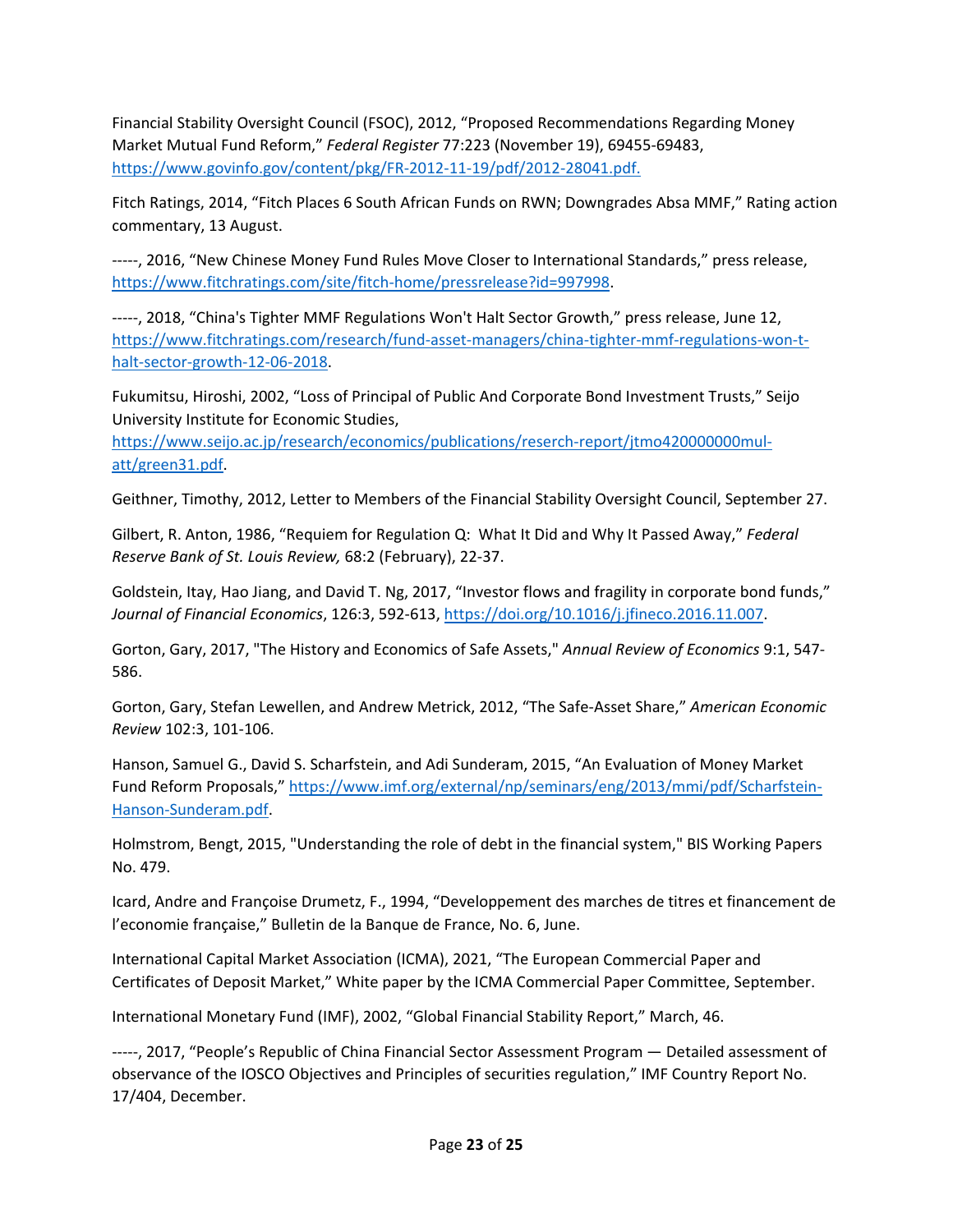International Organization of Securities Commissions (IOSCO), 2012, "Policy recommendations for money market funds," October.

-----, 2015, "Peer Review of Regulation of Money Market Funds: Final Report," September.

Kacperczyk, Marcin and Philipp Schnabl, 2013, "How Safe Are Money Market Funds?" *The Quarterly Journal of Economics* 128:3 (August), 1073‐1122, https://doi.org/10.1093/qje/qjt010.

Krost, Martin, 1938, "Deposit Losses Experienced by Banks Immediately before Suspension: An Analysis by Type of Deposit and Size of Account," Part III in "A Sample Study of The Records of Suspended Banks: A Research Project Conducted by the Works Progress Administration and the Federal Reserve System," May 3, https://fraser.stlouisfed.org/files/docs/historical/eccles/073\_09\_0001.pdf.

Leclair, Alain, 2009, "Gestion collective: les annees de maturite," *Revue d'Economie Financiere* 8:1 (September), 77‐88.

Li, Lei, Yi Li, Marco Macchiavelli, and Xing (Alex) Zhou, 2021, "Liquidity Restriction, Runs, and Central Bank Interventions: Evidence from Money Market Funds," *Review of Financial Studies* 34:11 (November), 5402‐5437.

McCabe, Patrick E., 2010, "The Cross Section of Money Market Fund Risks and Financial Crises," Federal Reserve Board Finance and Economics Discussion Series Working Paper no. 2010‐51, September, www.federalreserve.gov/pubs/feds/2010/201051/201051pap.pdf.

‐‐‐‐‐, 2015, "Money Market Funds: Reconsidering the Mutual Fund Model," in *Shadow Banking within and across National Borders,* ed. Stijn Claessens, Douglas Evanoff, George Kaufman, Luc Laeven, New Jersey: World Scientific, 301‐322.

McCabe, Patrick E., Marco Cipriani, Michael Holscher, and Antoine Martin, 2013, "The Minimum Balance at Risk: A Proposal to Mitigate the Systemic Risks Posed by Money Market Funds," *Brookings Papers on Economic Activity*, Spring, 211‐256.

McLoughlin, Kate and Jessica Meredith, 2017, "The Rise of Chinese Money Market Funds," *Reserve Bank of Australia Bulletin,* March, 75‐85.

Moody's, 2010, "Sponsor Support Key to Money Market Funds," Special Comment, August 9.

Nocera, Joe, 1994, *A Piece of the Action: How the Middle Class Joined the Money Class,* New York: Simon & Schuster.

President's Working Group on Financial Markets (PWG), 2010, "Report of the President's Working Group on Financial Markets: Money Market Fund Reform Options," October, www.treasury.gov/presscenter/press‐releases/Documents/10.21%20PWG%20Report%20Final.pdf

‐‐‐‐‐‐‐, 2020, "Report of the President's Working Group on Financial Markets: Overview of Recent Events and Potential Reform Options for Money Market Funds," December, https://home.treasury.gov/system/files/136/PWG‐MMF‐report‐final‐Dec‐2020.pdf.

Schapiro, Mary, 2012, "Testimony on 'Perspectives on Money Market Mutual Fund Reforms' before U.S. Senate Committee on Banking, Housing, and Urban Affairs," Washington, June 21.